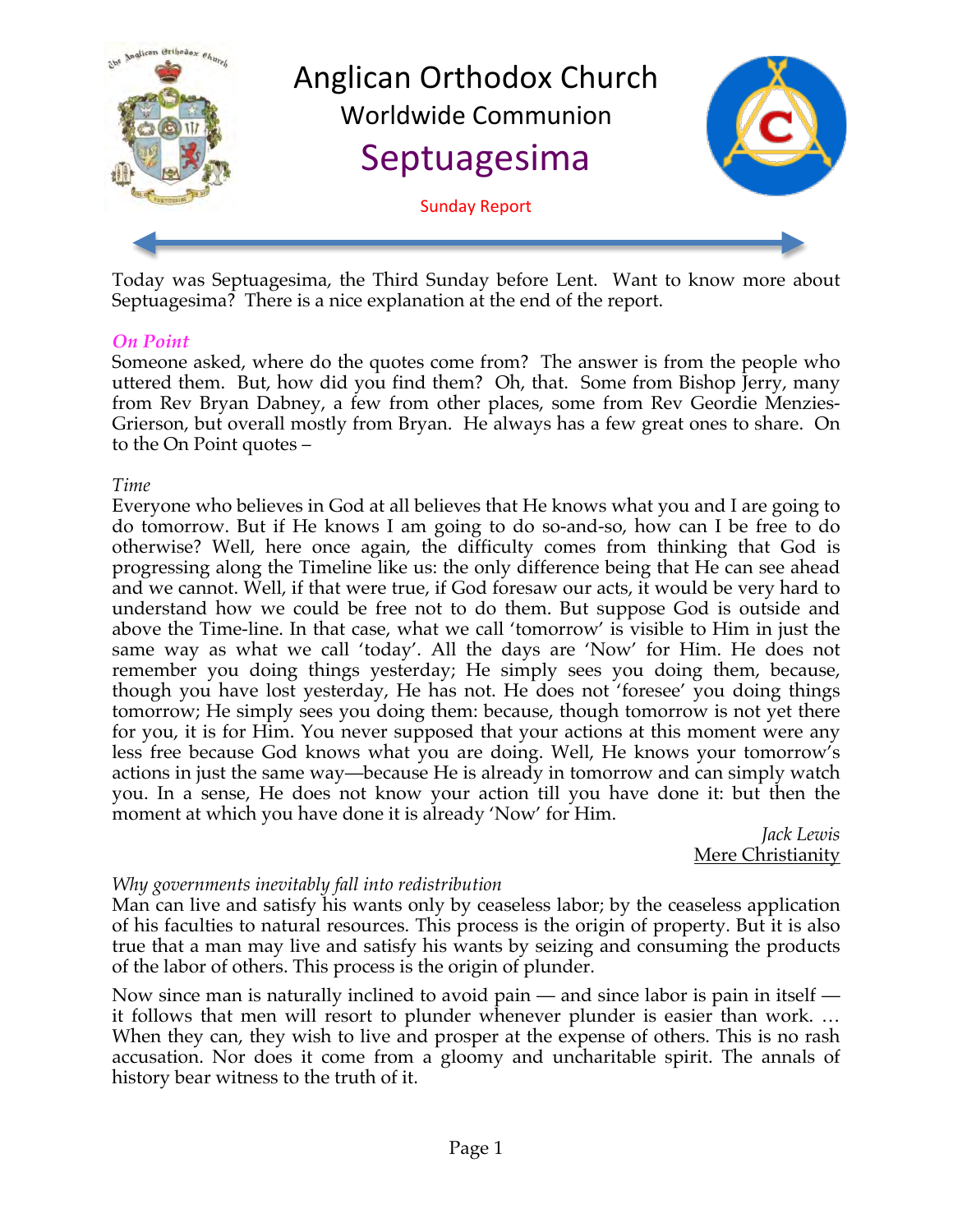There are too many 'great' men in the world — legislators, organizers, do-gooders, leaders of the people, fathers of nations, and so on, and so on. Too many persons place themselves above mankind; they make a career of organizing it, patronizing it, and ruling it.

*Frederic Bastiat, 1850*

#### *The King*

"Then he isn't safe?" said Lucy.

"Safe?" said Mr. Beaver; "don't you hear what Mrs. Beaver tells you? Who said anything about safe? 'Course he isn't safe. But he's good. He's the King, I tell you."

*Jack Lewis*

The Lion, the Witch, and the Wardrobe

Blessed is the man unto whom the LORD imputeth not iniquity, and in whose spirit there is no guile.

*Psalm 32:2*

Behold, the LORD's hand is not shortened, that it cannot save; neither his ear heavy, that he cannot hear.

*Isaiah 59:1*

We acknowledge, O LORD, our wickedness, and the iniquity of our fathers: for we have sinned against thee.

*Jeremiah 14:20*

Whosoever therefore shall humble himself as this little child, the same is greatest in the kingdom of heaven.

#### *St. Matthew 18:4*

There existed a true original Greek (i.e. Majority Text, Textus Receptus). It is not in print and never will be, because it is unnecessary. No one on this planet speaks first century Koine Greek, so God is finished with it. He needs no Dead Bible Society to translate it into everyday English, using the same corrupt secularized lexicons used by the [new bible versions]. God has not called readers to check his Holy Bible for errors. He has called his Holy Bible to check us for errors.

*Gail Riplinger*

20<sup>th</sup> and 21<sup>st</sup> century American Bible scholar and author In Awe of Thy Word, p. 956

What happened to the Soviet Empire, the British Empire and all the empires throughout history is beginning to happen to America. It is simply a historical rule to which the American Empire is also subject. Obama has hastened the pace of this process but he did not create it...The very fact that the majority of Americans so enthusiastically voted for the man whose entire being symbolizes the complete opposite of the values that brought about the establishment of the United States, indicates the deep rot that has spread through American society. The inevitable economic collapse that Obama is inflicting upon America is nothing more than a symptom of the moral rot. Significant sections of the American population are still motivated by the values of America's founding fathers. But they have no real ability to stop the crumbling of their society.

*Moshe Feiglin*

 $20^{\text{th}}$  and  $21^{\text{st}}$  century Israeli statesman and author

 [Political language is] designed to make lies sound truthful and murder respectable, and to give an appearance of solidity to pure wind.

*George Orwell*  $20<sup>th</sup>$  century English author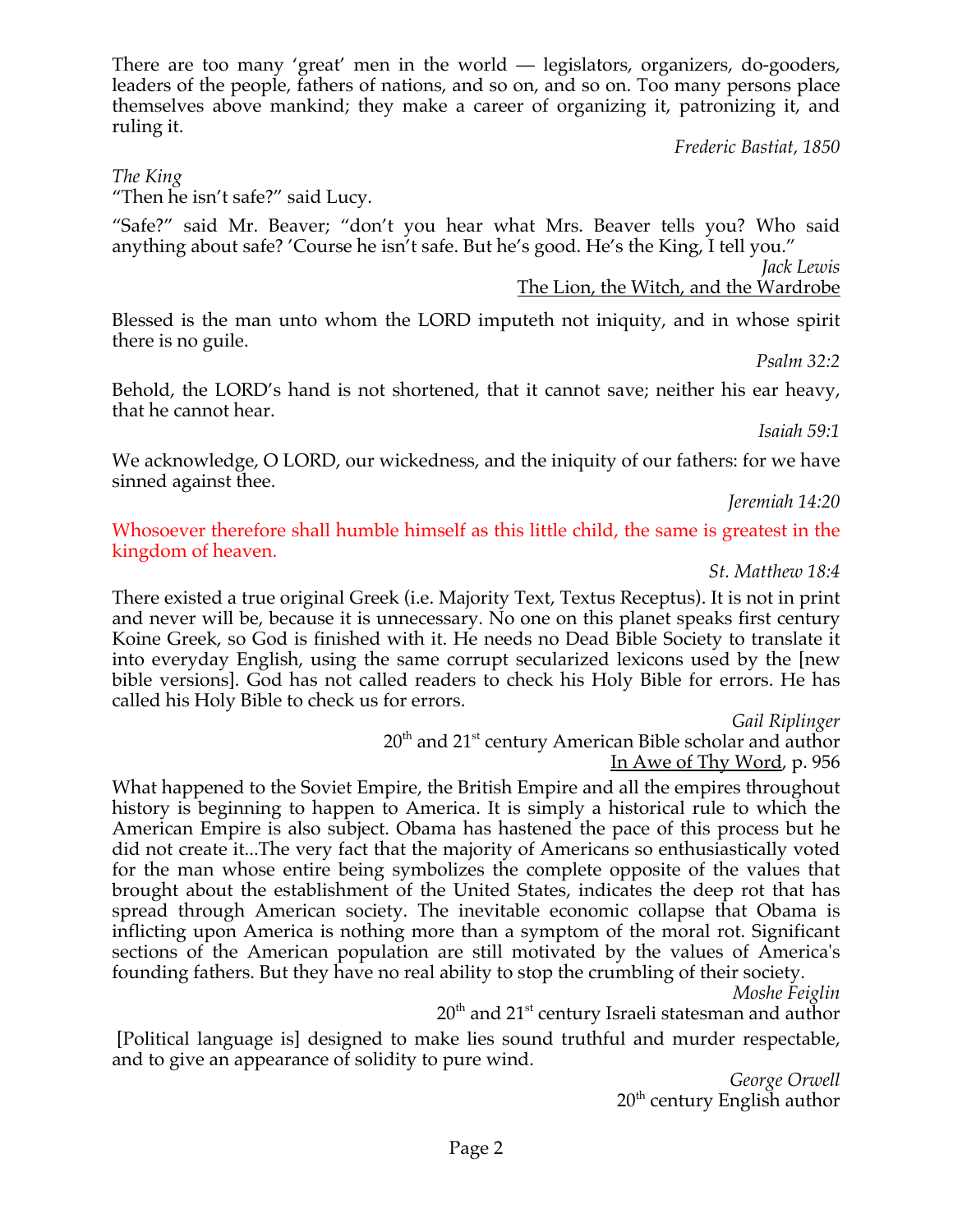All government borrowing hurts the real economy. Like a drug, it can have some shortterm effects that are perceived as positive, but in the long run, this misallocation of capital hurts our chances of having a sustainable economy based on real supply and demand. Every dollar loaned to the government is not invested in business, not loaned to the private industry, and is taken out of the economy and redirected by a central planner.

*Tyler Durden*

21<sup>st</sup> century American economic commentator

Hillary Clinton: "Businesses Don't Create Jobs" – Why She's Never Been More Wrong, 10/30/2014)

That man is a fallen creature has never been more clearly demonstrated than by the behavior of our elected politicians in Washington. Most of them are highly educated lawyers who have studied American history in their universities, and yet have acted so stupidly as to have brought this great nation to the brink of financial disaster. We learn at an early age that you cannot spend more than you earn. We learn that it is not good to borrow money in order to buy things you really don't need. And yet, these very smart politicians keep doing this in contradiction to all wise and intelligent understanding of basic economic principles.

*Dr. Samuel Blumenfeld* 20<sup>th</sup> and 21<sup>st</sup> century American political commentator Are Our Politicians Stupid or Evil

In ancient Rome, near today's Forum of Nerva, there stood the Temple of Janus, the two-faced god of beginnings, of war and peace, and (perhaps a stretch) of outright duplicity. Our own imperial age should trot out this good fellow, who symbolizes so much of the spirit of our own time. The two parties are actually two faces of one powercult.

Christopher Manion  $20<sup>th</sup>$  and  $21<sup>st</sup>$  century American columnist and author The Two Faces of the Power Party, 9-3-12

#### *Propers*

Each Sunday there are Propers: special prayers and readings from the Bible. There is a Collect for the Day; that is a single thought prayer, most written either before the refounding of the Church of England in the 1540s or written by Bishop Thomas Cranmer, the first Archbishop of Canterbury after the re-founding.

The Collect for the Day is to be read on Sunday and during Morning and Evening Prayer until the next Sunday. The Epistle is normally a reading from one of the various Epistles, or letters, in the New Testament. The Gospel is a reading from one of the Holy Gospels, Matthew, Mark, Luke and John. The Collect is said by the minister as a prayer, the Epistle can be read by either a designated reader (as we do in our church) or by one of the ministers and the Holy Gospel, which during the service in our church is read by an ordained minister or our Deacon Striker.

The propers are the same each year, except if a Red Letter Feast, that is one with propers in the prayerbook, falls on a Sunday, then those propers are to be read instead, except in a White Season, where it is put off. Red Letter Feasts, so called because in the Altar Prayerbooks the titles are in red, are special days. Most of the Red Letter Feasts are dedicated to early saints instrumental in the development of the church, others to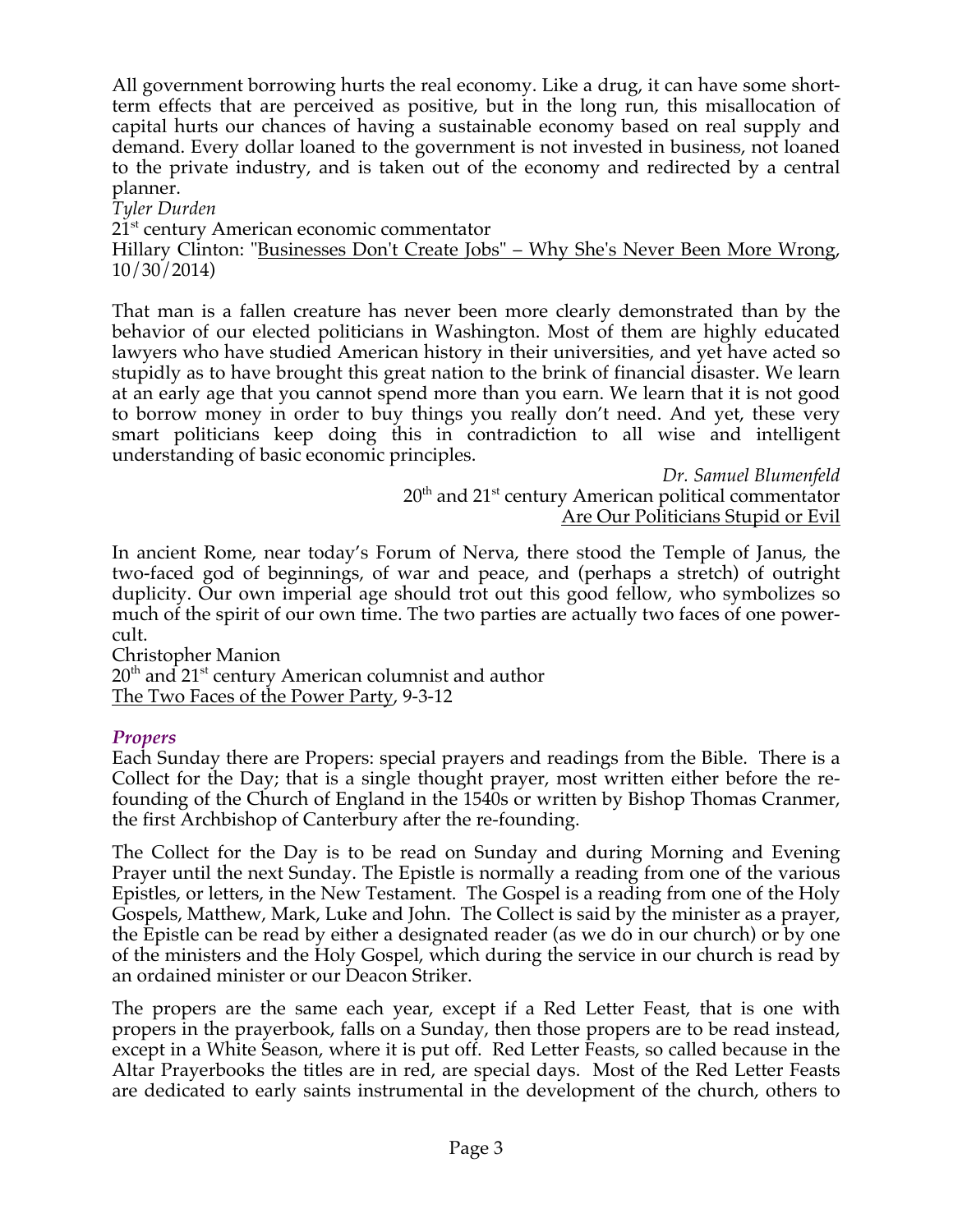special events. Some days are particularly special and the Collect for that day is to be used for an octave (eight days) or an entire season, like Advent or Lent.

The Propers for today are found on Page 118-120, with the Collect first:

# The Sunday called Septuagesima, or the third Sunday before Lent.

# *The Collect.*

**LORD**, we beseech thee favourably to hear the prayers of thy people; that we, who **OLORD**, we beseech thee favourably to hear the prayers of thy people; that we, who are justly punished for our offences, may be mercifully delivered by thy goodness, for the glory of thy Name; through Jesus Christ our Saviour, who liveth and reigneth with thee and the Holy Ghost ever, one God, world without end. *Amen.*

The Epistle for today came from the Ninth Chapter of the first letter of Saint Paul to the Corinthians beginning at the Twenty-Fourth Verse. Paul tells us that we must strive for mastery over ourselves so that we can gain the crown of eternal life offered us at great cost by our Lord Jesus Christ. We must each do our own personal best to control our own actions and behavior so we can follow God's Plan for each of us. We must be bold and certain in our actions.

NOW ye not that they which run in a race run all, but one receiveth the prize? So run, that ye may obtain. And every man that striveth for the mastery is temperate in all things. Now they do it to obtain a corruptible crown; but we an incorruptible. I therefore so run, not as uncertainly; so fight I, not as one that beateth the air: but I keep under my body, and bring it into subjection; lest that by any means, when I have preached to others, I myself should be a castaway. K<br>incorru

The Holy Gospel for today came from the Twentieth Chapter of the Gospel of Saint Matthew beginning at the First Verse. Often quoted, this is the very important parable of the vineyard. While it appears to be principally directed towards Christians wanting to be "first" in importance and the like, it has a more direct meaning. It is a fine lesson in "buyer's remorse" or coveting of jobs or similar concepts. If you got a good deal, it does not change because someone else got a "better" deal. Take what you got, go forth and be happy. Other meanings abound. For a very direct application, what this means is "cradle" Christians are no more likely to go to heaven than this morning's convert. They just get to enjoy the Christian experience longer. One note, if you wait until the last minute to join the gang, your time here might end before you get around to it.

Sometimes people act like being a Christian is an unpleasant experience that they will do when they get a round tuit. It is not. Christians aren't perfect, they just have more fun being imperfect and imperfectly trying to improve! Anyway, here is the Gospel according to Saint Matthew:

**THE** kingdom of heaven is like unto a man that is an householder, which went out early in the morning to hire labourers into his vineyard. And when he had agreed with the labourers for a penny a day, he sent them into his vineyard. And he went THE kingdom of heaven is like unto a man that is an householder, which went out early in the morning to hire labourers into his vineyard. And when he had agreed with the labourers for a penny a day, he sent them into his v unto them; Go ye also into the vineyard, and whatsoever is right I will give you. And they went their way. Again he went out about the sixth and ninth hour, and did likewise. And about the eleventh hour he went out, and found others standing idle, and saith unto them, Why stand ye here all the day idle? They say unto him, Because no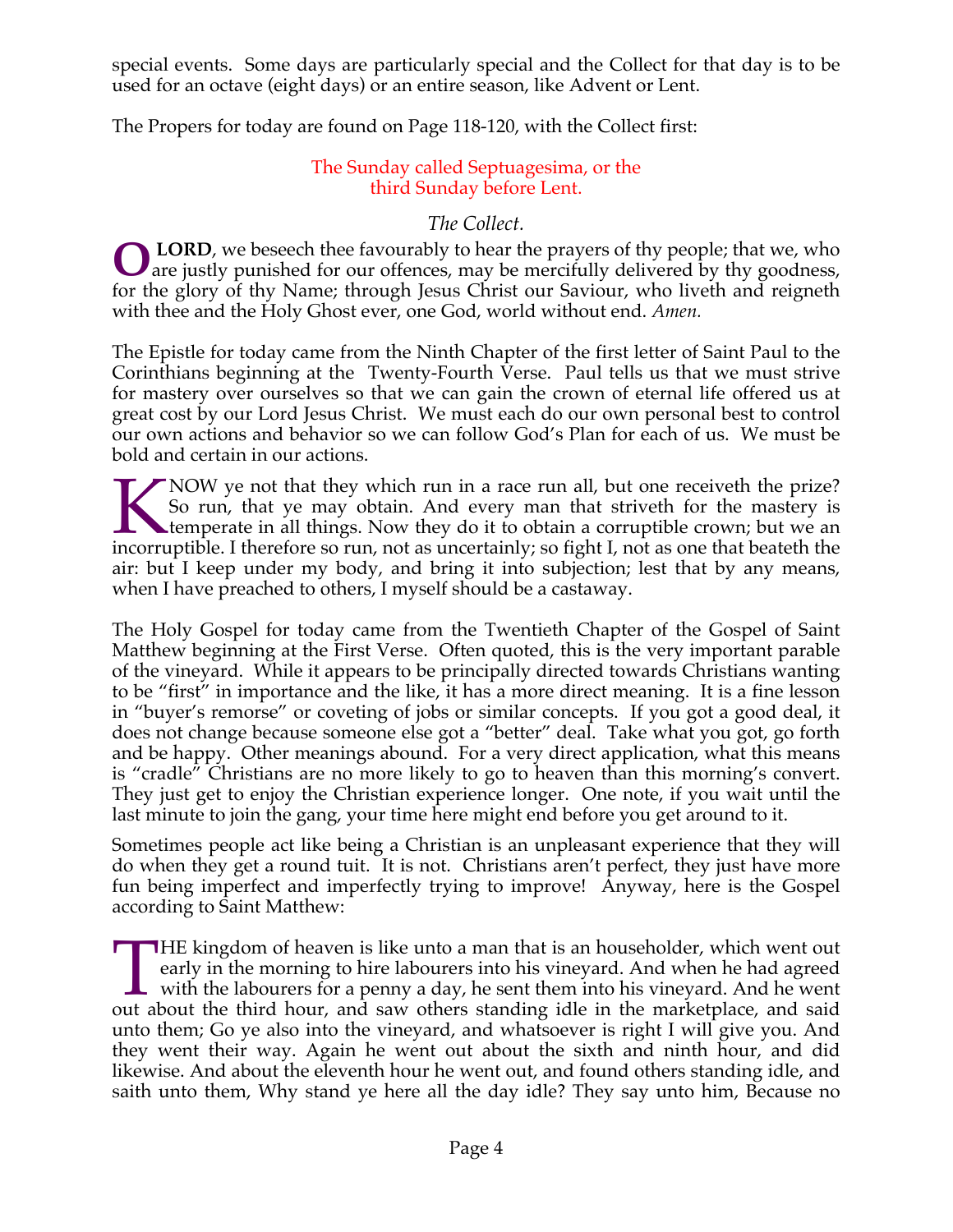man hath hired us. He saith unto them, Go ye also into the vineyard; and whatsoever is right, that shall ye receive. So when even was come, the lord of the vineyard saith unto his steward, Call the labourers, and give them their hire, beginning from the last unto the first. And when they came that were hired about the eleventh hour, they received every man a penny. But when the first came, they supposed that they should have received more; and they likewise received every man a penny. And when they had received it, they murmured against the goodman of the house, saying, These last have wrought but one hour, and thou hast made them equal unto us, which have borne the burden and heat of the day. But he answered one of them, and said, Friend, I do thee no wrong: didst not thou agree with me for a penny? Take that thine is, and go thy way: I will give unto this last, even as unto thee. Is it not lawful for me to do what will with mine own? Is thine eye evil, because I am good? So the last shall be first, and the first last: for many be called, but few chosen.

#### *Bishop Ogles' Sermon*

Bishop Jerry is on travel today. He was preaching at a Korean Presbyterian Church in Atlanta today, meeting with them and conducting a service in English for the non-Korean speaking young people.

#### *Sermon - Rev Jack Arnold*

#### *Church of the Faithful Centurion - Descanso, California*

Today's sermon brought the Collect, Epistle and Gospel together and is partly contained in the forewords above.



Consider these words from the Collect:

… we, who are justly punished for our offences, may be mercifully delivered by thy goodness …

In the Collect, we ask God who knows we should be "…justly punished for our offences, may be mercifully delivered by thy goodness, for the glory of thy Name; through Jesus Christ our Saviour …" To get into heaven we need to be accounted as perfect. Yet, we cannot be "cured" of sin nor "improved" to perfection. So how do we solve this irregularity? We are imperfect creatures with free will, the most confounding combination ever created for

salvation. We know we ourselves cannot solve our dilemma, Who can? There is a solution for us! Consider the words of John Newton near the end of his life, "Although my memory's fading, I remember two things very clearly: I am a great sinner and Christ is a great Savior!" The answer lies in the latter part of Newton's quote. Our sins are justly punished by eternal damnation, yet there is hope in our Lord. For eternal salvation is the delivery promised to each of us by Jesus. This is the reward of the race we run here on earth. Our race is for that eternal prize, not just, as they say, filthy lucre. It is the complete opposite of filthy lucre and an extremely pure one. It is for the promise of an eternal, unending life, to be spent with our Lord and Savior Jesus. It is for the promise of a world unaffected by the tarnish of sin, unblackened by the sinful deeds of imperfect beings. It is an unshadowed world. It shall be true happiness at last, to meet with our beloved family, our Christian heavenly family, friends and beloved pets.

Eternal salvation is a far more valuable prize than anything we could possibly acquire here on Earth. It is in fact a priceless treasure, truly priceless, except for the death of our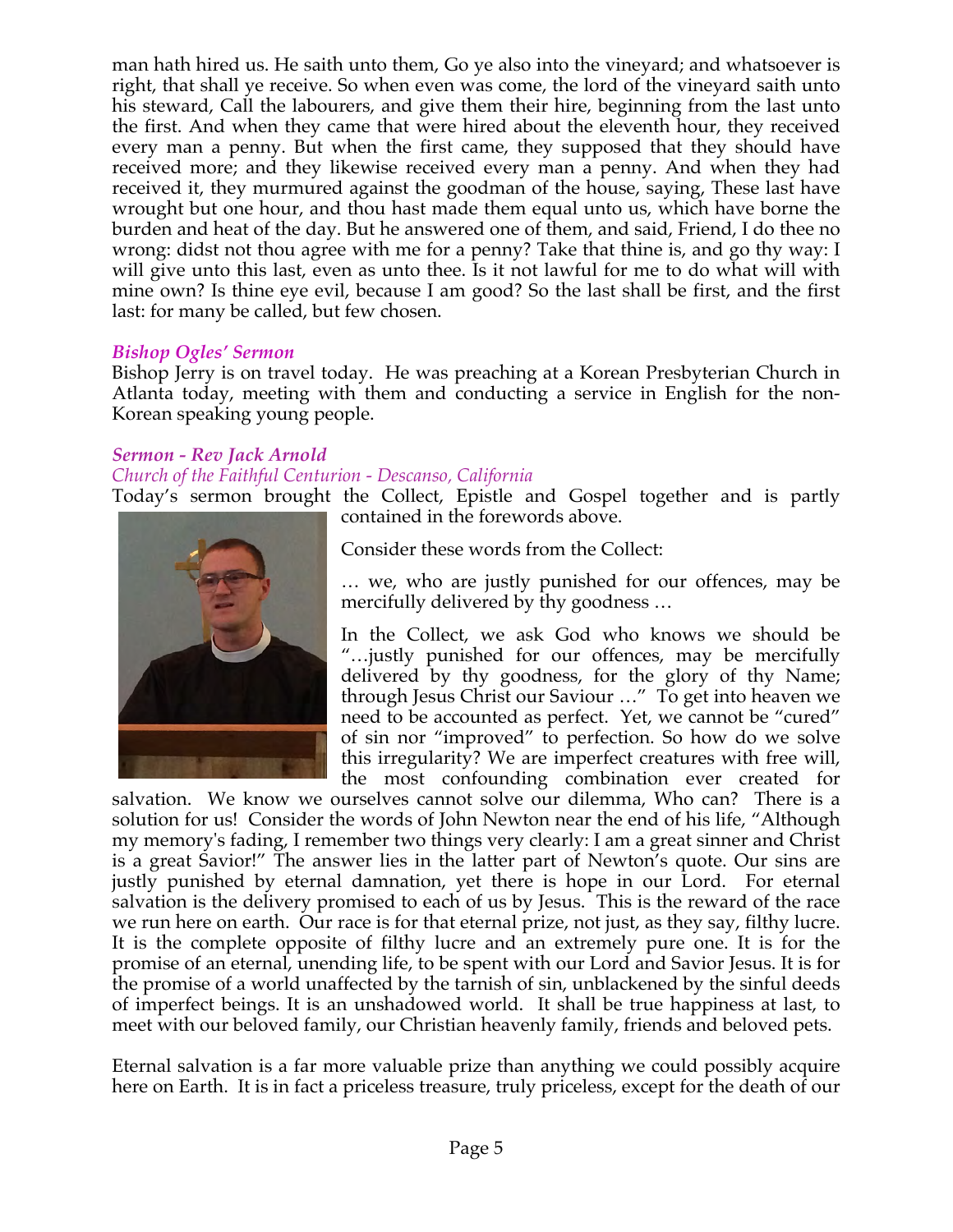Saviour and resurrection. That is the only price involved with our eternal freedom. We have to keep this foremost in our thoughts as we continue to run the race set before us! Keep the eyes on the prize, as it were! As my grandfather was fond of saying, "Keep your eye on the doughnut, not the hole." That means keeping the important things in sight at all times, excluding the unimportant.

Particularly when things get hard, we must keep our end goal fixed firmly in our mind's eye in order to stay on the path. In order to stay focused on the path, we must always remember that the end, the arrival in Heaven will outweigh all of the sacrifices, blood, sweat and tears we shed in this life. Paul assures us our efforts will give us a reward greater than even our pitiful minds can imagine, if we but stay the course.

Our eyes should be focused on the finish line, not our "competition." The only thing which counts is that we each cross the finish line.

So how do we run the race?

With our eyes focused tightly on the finish line, not on those around us, wondering are they doing better than we are? That is not a useful question. The useful question is, "Am I doing the best I can?" And, remember this is a Team Effort. We have to want to win, and in order to win the race set before us; we have to perform actions. We need to act upon the Word of Scripture, the message, which is to promote the Gospel of Jesus Christ and preach it to all nations, as in the Great Commandment. But we must first start with our neighbors and work our way outward. It must be a team effort, we cannot all do it alone. We need support along the way, especially when things get tough, we need our Christian buddies to give us moral support and encouragement from the Word. We want the Christian Team to win. If an outsider joins, they join the team fully from then on. We need to give each team member all the help we can. A deathbed<sup>1</sup> conversion gains the same prize in the end as a life long Christian. The life long Christian will have had the more rewarding life here on earth, but eternity is a long time after that. So, with that in mind, we must DO our best and not just say it, and we do that by acting upon the Word and not just reading it, but acting.

We are all so far from perfect that Holier than Thou is pretty damning praise. Don't even go there. The best you can really do is not to be as evil as another, even that is pretty doubtful. But, we can do our best for our Lord and that is what really matters.

The Gospel for today, the very important parable of the vineyard, also gives us very good advice on the conduct of our daily lives and contains a crucial key to happiness. There is the lesson that the deathbed conversion gains the same prize of eternal life as the lifelong follower, but there is a lot more in it for every day life.

It is a fine lesson in "buyer's remorse" or coveting of jobs or similar concepts. If you got a good deal, it does not change because someone else got a "better" deal. Take what you got, go forth and be happy. Don't complain because somebody else got the same deal as you did sooner. Other meanings abound. For a very direct application, what this means is "cradle" Christians are no more likely to go to heaven than this morning's

 $1$  Of course, you must consider that overshooting a deathbed conversion will result in no conversion, thus no eternal life. Convert earlier than needed rather than later than needed. My dad talks of a bombing range in England, Cowden, on the edge of a cliff. If you dropped short, you got a score. If you dropped long, you missed the whole country. Same idea here.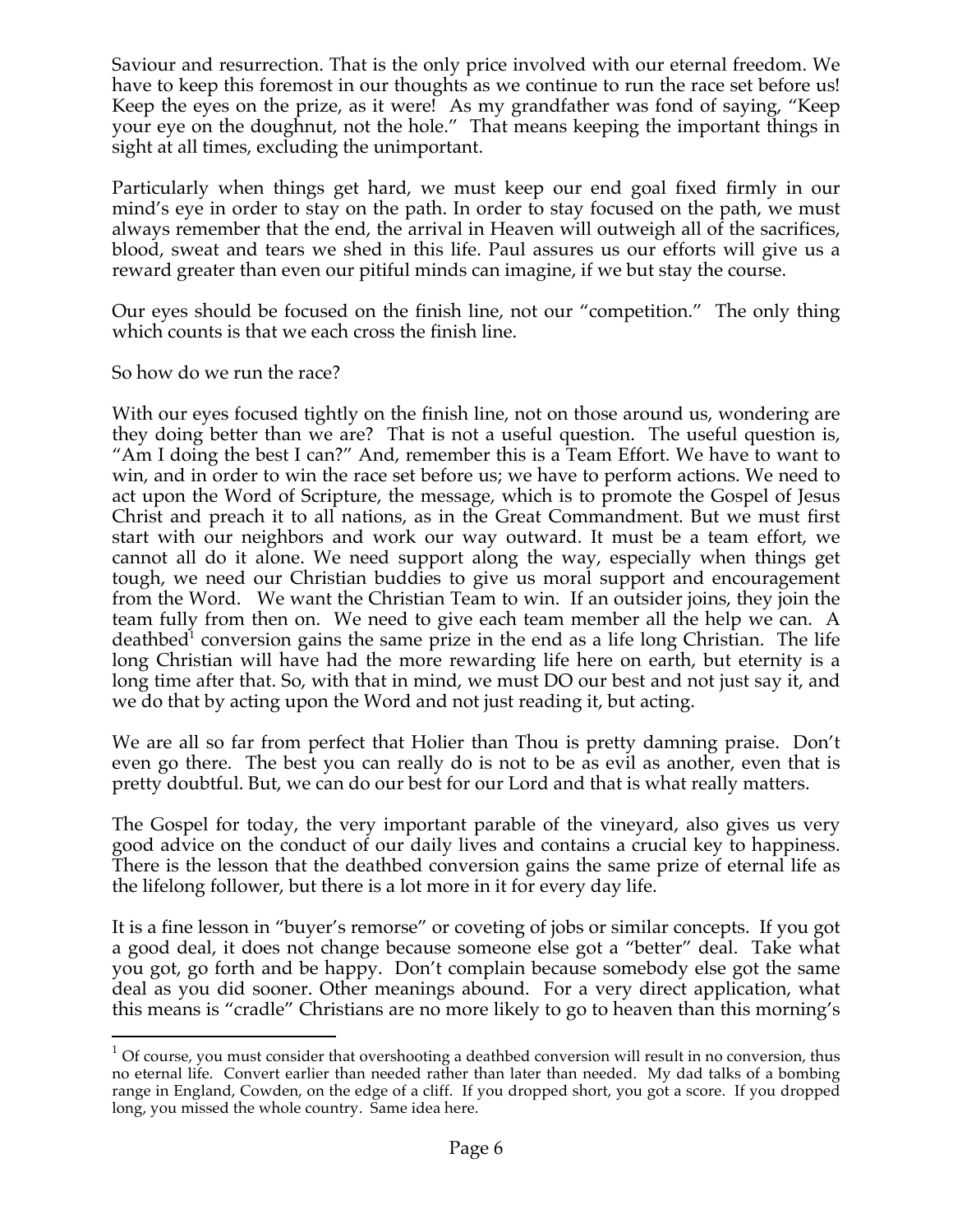convert. They just get to enjoy the Christian experience longer. So let us not begrudge those who are newly converted, but let us rejoice that they have been saved! As Christ said, we should rejoice that one sinner has repented of his ways! One note, if you wait until the last minute to join the gang, your time here might end before you get around to it. So don't wait until tomorrow to act, do it today while you still have time!

Sometimes people act like being a Christian is an unpleasant experience that they will do when they get a round TUIT. It is not. Christians aren't perfect, they just have more fun being imperfect and imperfectly trying to improve!

Christ gave us eternal life. But, we have to accept it. Once you accept it, start living as if you will live forever. You will and you will have to live with your actions for ever! So Act early and Act often!

There is but one way to heaven.

That easy to find, easy to follow, easy to hike path does not lead to the summit where eternal life in the real world awaits. Open your heart to the Holy Ghost, use His Power to follow our Lord to God who awaits in heaven.

Heaven is at the end of an uphill trail. The easy downhill trail does not lead to the summit.

The time is now, not tomorrow. The time has come, indeed. How will you ACT?

It is by our actions we are known.

# **Be of God - Live of God - Act of God**

# *Rev Bryan Dabney of Saint John's Sunday Sermon*

We are fortunate to have Bryan's Sunday Sermon. If you want people to come to The Truth, you have to speak the truth, expouse the truth and live the

truth. This is really a good piece and I commend it to your careful reading.

#### **Septuagesima**

In today's Gospel, our Lord presented a parable of a vineyard owner who went out to hire laborers. He called some in the morning, some at mid-day and some in the afternoon. They all agreed to work for a penny. Now the word penny was translated



from the Latin denarius. A denarius contained little more than a 1/10th of an ounce of silver. In ancient times, it was considered to be a day's wage. Notice that every man hired, regardless of the time of day they began to work, got the same wage.

Some have said that such was unfair to those who had borne the heat of the day to pay the late-comers the same wage. Leaving aside the obvious issues of property rights and free association of labor, what this parable is speaking to is God's concept of salvation. Whether one comes to Christ early in life, in mid-life, or at its end, the amount and nature of salvation remains constant. Those who might complain about the distribution of God's wherewithal ought to pause and reflect on what the Scriptures have to say about this matter. St. Paul instructed his readers in Romans (12:2-6, 16) saying, ...prove what is that acceptable will of God...For I say through the grace given unto me, to every man that is among you, not to think of himself more highly than he ought to think; but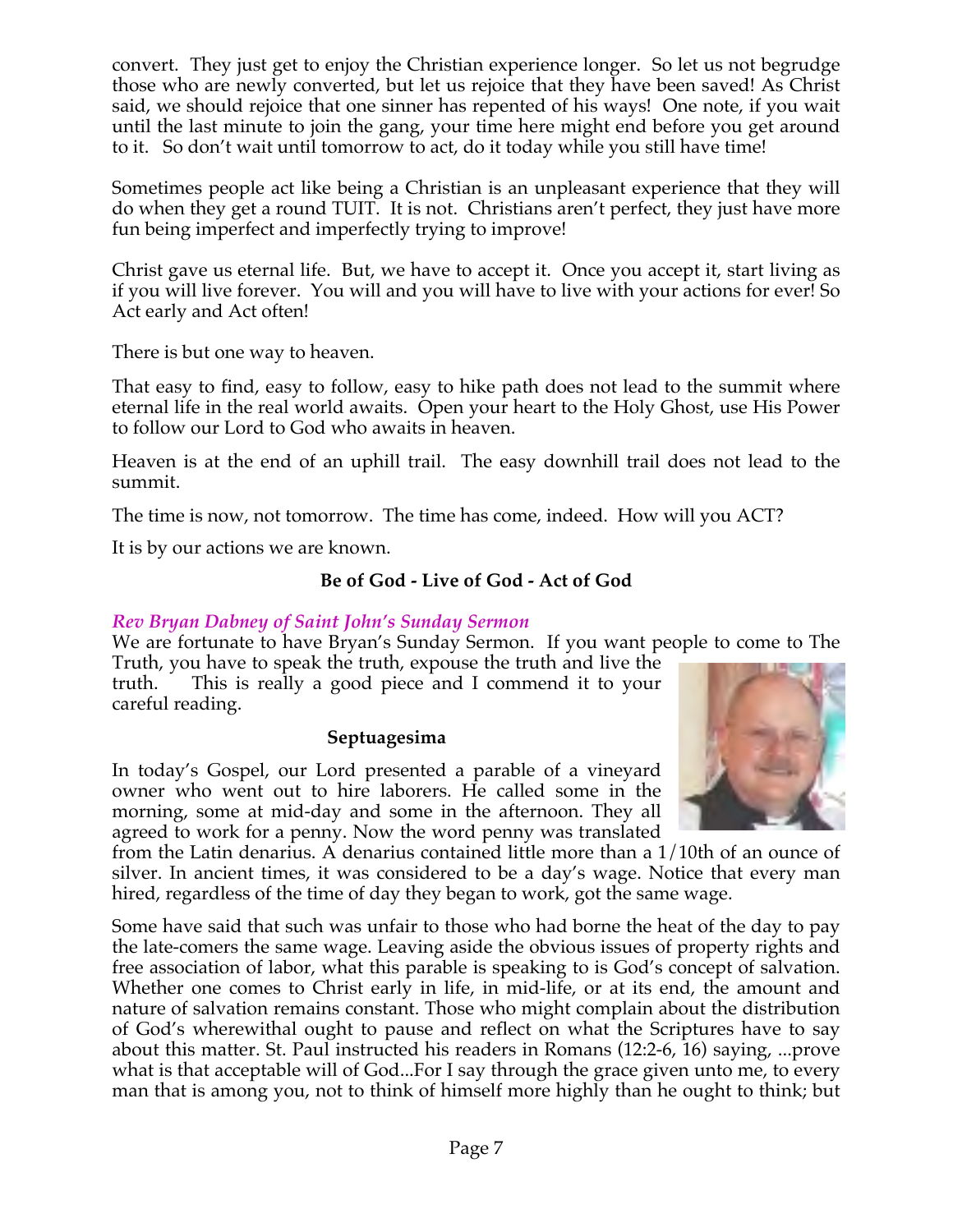to think soberly, according as God hath dealt to every man the measure of faith. For as we have many members in one body, and all members have not the same office...Having gifts differing according to the grace that is given to us...Be not wise in your own conceits... God gives his grace in the measures that he desires to those whom he wills and we had best not allow ourselves to become puffed up, that is to say, bigheaded concerning our perceived standing with the Godhead and with other fellow Christians, because of our prideful natures. God has called us to do different things and we possess gifts sufficient for those ends. To look down on a brother or sister in Christ because they have not done what we have done or worked as long as we have is to invite God's chastisement for our pridefulness.

In our epistle (I Corinthians 9:24), the apostle spoke of running a race to obtain a prize. Now generally, races are a zero/sum gain that is, there is only a single winner and the remainder are losers. But the race which St. Paul wrote about is not a zero/sum gain because every participant who has been called of God and who diligently seeks his kingdom through Christ, will reach the finish line as a winner. This is not to say that there won't be any losers. One cannot run the race, or work in the vineyard on his or her own terms. We must do so only on God's terms. But the willful, the self-satisfied, the arrogant, the assuming, the vain and profane as well as the hypocritical, and the unrepentant who remain in their unchanged states, are thus barred from receiving God's gift of salvation (see St. John 3:18).

There is also another angle about the apostle's message that we ought to consider. Think of the race as being this life, and the contenders being our fleshly nature versus our spiritual nature. In using this metaphor, the apostle was speaking of his personal struggle to keep his flesh under subjection so that his spiritual, or godly nature, would win. For our fleshly nature desires to do those things which satisfy our lust, while our spiritual nature seeks to please God by means of the Holy Spirit. It is a constant struggle every hour of every day which is liken unto our work in the vineyard of our Lord. For every day we go forth to our labor using the gifts which he has given us. It does not matter which shift we are on. All that matters is that we show up and that we labor. For we labor in this life to serve him who received our wage of sin and death , and who, by virtue of his atoning work, has made it possible for us to receive the wage of salvation, which to St. Paul was a prize worth the effort.

But at this juncture, a caveat is in order. We should not infer from this, or any other biblical teaching, that our Lord has called us to salvation by means of our works. We work because we have his promise of redemption which we shall receive at the end of this life. We work because we have been accepted in the beloved. We work because we have been saved (see Ephesians 2:8-10).

And so, the workers are called. And they that are called, then labor. And those who come last will receive the same as those who came first. The wage of salvation is the same for all who are called of God and, in the mystery of election, heed that calling. That being said, does that mean that there are not awards over and above salvation? Yes there are. They are the various crowns which the righteous shall receive based upon their service. But the awards for service should not be in any way confused with God's gift of grace to his elect in Jesus Christ.

closing there are several points which our Lord affirmed in this parable of the vineyard. First of all, he affirmed the notion that salvation comes to those who are called. Secondly, that God's free grace is his to give to whom he pleases. Thirdly, that we are not to grumble at those who come to Christ after us, rather, we are to rejoice that they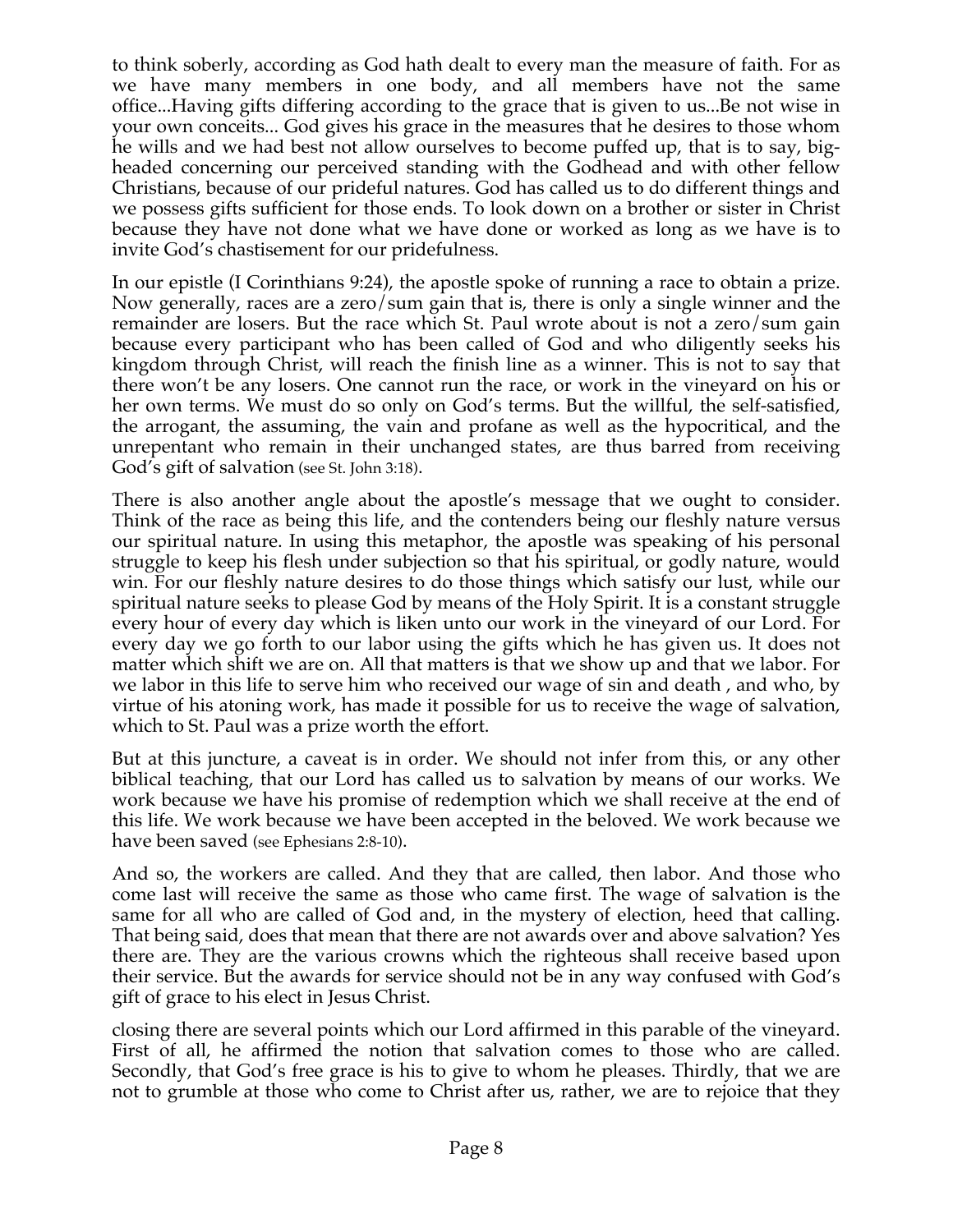too have been saved. Finally, our work should always be done in humility and in love for him who first loved us and gave himself for us: an offering and sacrifice acceptable to God. Humble acceptance of our place in God's plan is part of his ordering of things. God expects us to be happy workers rejoicing in the strength of his salvation. We did not choose our work, he did. So let us be content to serve in the capacities he has ordained for us to perform and give him thanks and praise for his gift to us of eternal life in his heavenly kingdom. What a prize!

Let us pray:

**TATHER**, help us as we struggle against our fleshly natures; and assist us as we **FATHER**, help us as we struggle against our fleshly natures; and assist us as we encourage those within the church to daily fight the good fight and to witness the same in this sin-darkened world. And this we ask in the name of him who came that we might receive the wage of salvation, even Jesus Christ our Saviour and Lord. Amen. Have a blessed week, Bryan+

# *After Church Hospitality*

We would like some pictures of your after service gatherings. Come on! Help out!

# *People in our Prayers* - http://faithfulcenturionprayerteam.blogspot.com/ **Why? Prayer is an extremely important activity.**

It is not that God knows not our needs, for He surely does. Yet, Jesus commanded us to ask God for those same needs. In addition to the obvious of asking God for help, offering thanksgiving and the like, prayer helps us focus our thoughts on how we might do God's work.

The Prayer Team of the Anglican Orthodox Church was established to help our members and fellow Christians pray for those in need and to give thanks as well for the blessings we have been granted.

#### **Who can be on the list? Do I have to be a member of the Anglican Orthodox Church to be prayed for?**

No! The only qualification to be on the list is that you want our prayer team to pray for you. We are Christians and are happy to pray for you, no matter who you are. If you want help from God, you are our kind of people.

# **What is the commitment from the prayer team?**

Each member of the team will pray for the desired outcome at last once per day.

# **How do I get myself or someone else on the prayer list?**

You can email one of the prayer team leaders: Jack - jack@faithfulcenturion.org or Dru dru@ faithfulcenturion.org, or call the office at (619) 659-3608 or fill out a prayer card at church.

# **What should I ask for?**

Depends on what you want. Some people merely want God to be asked to heal their ills and be mentioned by their first name, others want a specific outcome and / or have more of their personal information known to the team. Ask for what you want. It is your desire and need for prayer the team is attempting to meet. For typical examples, see the list below.

# **Updating the Team**

If you are on our prayer list, or if you have submitted a person that you have asked us to pray for, please update one of the team members or Hap in person, by telephone or email. It helps to be able to pray specifically for these individuals including their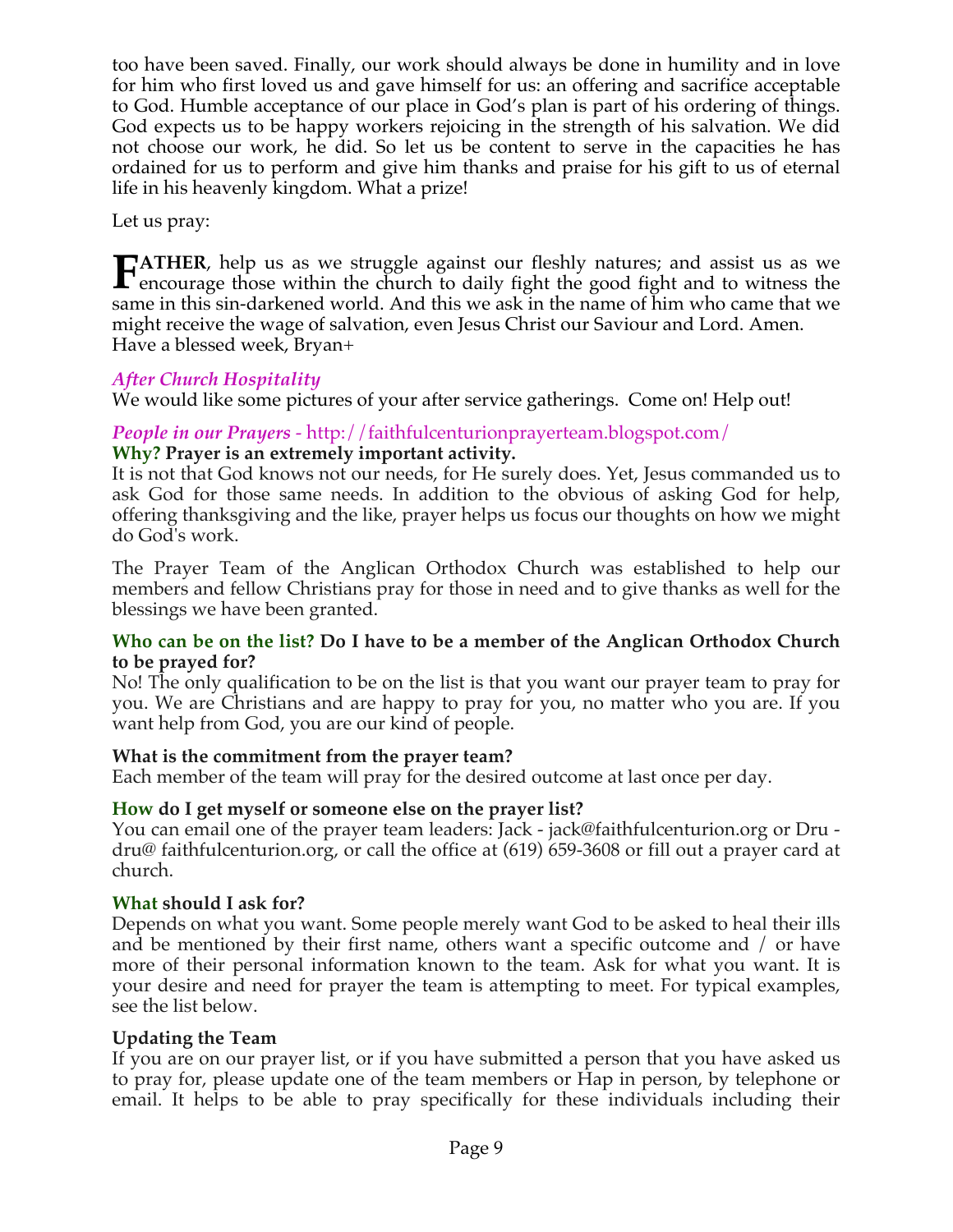specific needs; plus if they get better, it is nice to give thanks!

Please note that on the yellow (maybe green or orange if you get an old one) cards at church, you can ask that those to be prayed for have their names disseminated to the prayer team. Those names will be said in church and appear here. Or, you can ask that their names and purpose be kept confidential, then only Hap will know to pray for them.

*Prayer List Notice – If you have someone on the prayer list and their needs have changed, please let us know. We'd like to update our prayers to reflect the need and most important to give thanks!*

# *Travel*

*Bishop Jerry and his lovely wife Debbie* are on travel to and from Atlanta this week. Please pray for safe travels for them, as well as for Jerry to do his very best on the trip.

#### *Sadness*

*Maggie* is a very young lady who was expecting a baby. Sadly, the baby did not make it. She and her family need your prayers for the Holy Ghost to comfort and strengthen both her and themselves.

#### *Birthday*

*Hap Arnold* celebrated his 65<sup>th</sup> birthday 27 December 2014.

#### *Wedding*

*Erma Jacob* and *Ashbil Gill* were married the afternoon of Friday 28 November 2014, Peshawar, Pakistan. A reception followed and the next day the wedding couple and others continued to Lahore, Pakistan where the groom's parents had a Walima dinner and reception. Erma is the daughter of Bishop and Mrs. Ernest Jacob. Please pray for Erma and Ashbil as they work to come together as a single unit and grow closer to our Lord.

# *Move*

*The Thomas Family* is now in Okinawa for a second short tour. Please pray for this new assignment to go well for Kurt and for Mary and the kids to make new friends.

# *Departed*

- *Tabitha* a devout Christian woman passed away the week of 26 January 2015. Please give thanks for her time here on earth and pray for comfort and strength for the family and friends she leaves behind.
- *Harriet Elrod* who passed away the week of 4 January 2015. Harriet was a godly teacher and a good friend of Rev Bryan Dabney. Please give thanks for her time here on earth and pray for comfort and strength for those she leaves behind.
- *Pat Cooney* passed away early the morning of 8 January 2015 after an extended illnesss, a long time member of the California Air National Guard, he will be missed by friends and family alike. Please give thanks for his time here on earth and pray for comfort and strength for those he leaves behind, in particular his wife Donna.
- *Dorothy Sivyer* (Hap Arnold's aunt) passed away about 0500L 31 December 2014, the last of her generation, she leaves behind five daughters and their families. Please give thanks for her time here on earth and pray for comfort for her family members who remain behind, give them faith and comfort.
- *Miney Farrell* passed away about 0700L 20 December 2014, after about 99 years on earth, she joins much of her family gone before.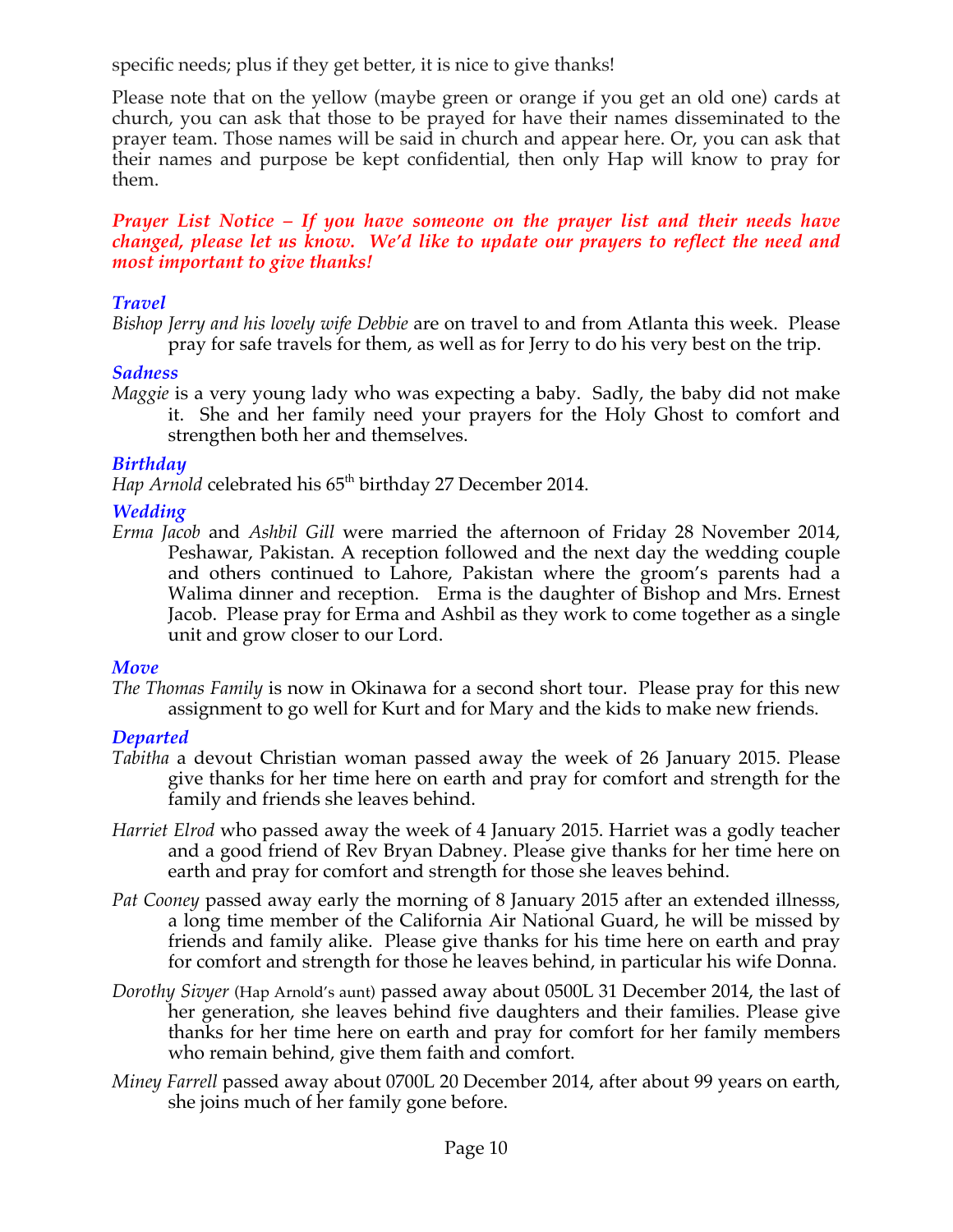- *Lew Valkenaar* passed away about 0100L 18 December 2014, in Spokane, Washington after a stroke last month. It was a hard fight for Lew, he hung in as long as he could. Please give thanks for his time here on earth and pray for comfort for his family members who remain behind, in particular his wife Dotty, strengthen their strong faith and comfort them.
- *Pakistan 16 December 2014-* Today at 11.00 a.m. six gunmen entered Army Public School 15 minutes drive from my house and opened the fire on school children ages from 10 to 16 killing 126; so far mostly children and female teachers and injuring 100 students. Army Public school is located on Warsak road few furlong from a Missionary St. Mary's School where my two brothers teach and two nephews studying. Thank God they all are safe. One Christian student who was studying in Army School is safe. One Christian teacher who works in Army school we do not know about her, I hope she is safe. The Army security is doing operation against these terrorists and have killed all of them.

Three days mourning nationwide declared.

Please do remember us in your prayers.

*Bishop Ernest Jacob* AOC Bishop of Pakistan

- *David Raj*, father of Bishop Joshua Raj of Canada, passed away 1 December 2014, at age of 88. Please give thanks for his time here on earth and all that he left behind; pray for his family who remain behind, in particular his loving wife Gracelet Rajaram and son Joshua. David had a long life here, but it seems so short now that he is gone. Pray for comfort and strength for the family until they meet again.
- *Doctor Man Jun Ryu* died suddenly of a heart attack. Please give thanks for his time here on earth and pray for his family members who of necessity remain behind and are not only grieving, but adjusting to the loss of the family leader who left without warning. This is so very hard. While we can never really prepare for the loss of a loved one, it is very hard when there is absolutely no warning whatsoever. Please pray for the Ryu family, remembering it can happen to any of us and they need your prayer.

# *Nearing the end of their time here on earth*

- *Maggie* is nearing the end of her time here on earth. Please pray for Maggie and her husband Dub as she prepares to go home to be with her family who have gone before her. Pray for the faith of her family to build and the transition to be good.
- *Alan* is a victim of metastasized colon cancer already destroying his liver. His youngest sister has put aside her hard-earned career to care for her brother in these days on earth. Please pray for him as he prepares to go home to be with his family who have gone before him. Please pray for comfort, understanding, strength and guidance for Alan and his family who will of necessity remain behind.
- *Saundra* is in ICU with congestive heart failure after a heart operation. She is aged and frail. Saundra is near the end of her time here on earth. Please pray for comfort, understanding, strength and guidance for Saundra and her family who will of necessity remain behind. Pray for the love of God to stay foremost in their hearts.
- *Polly* is in hospice care with dementia and spinal stenosis. Please pray for her as she prepares to go home to be with her family who have gone before her. Pray for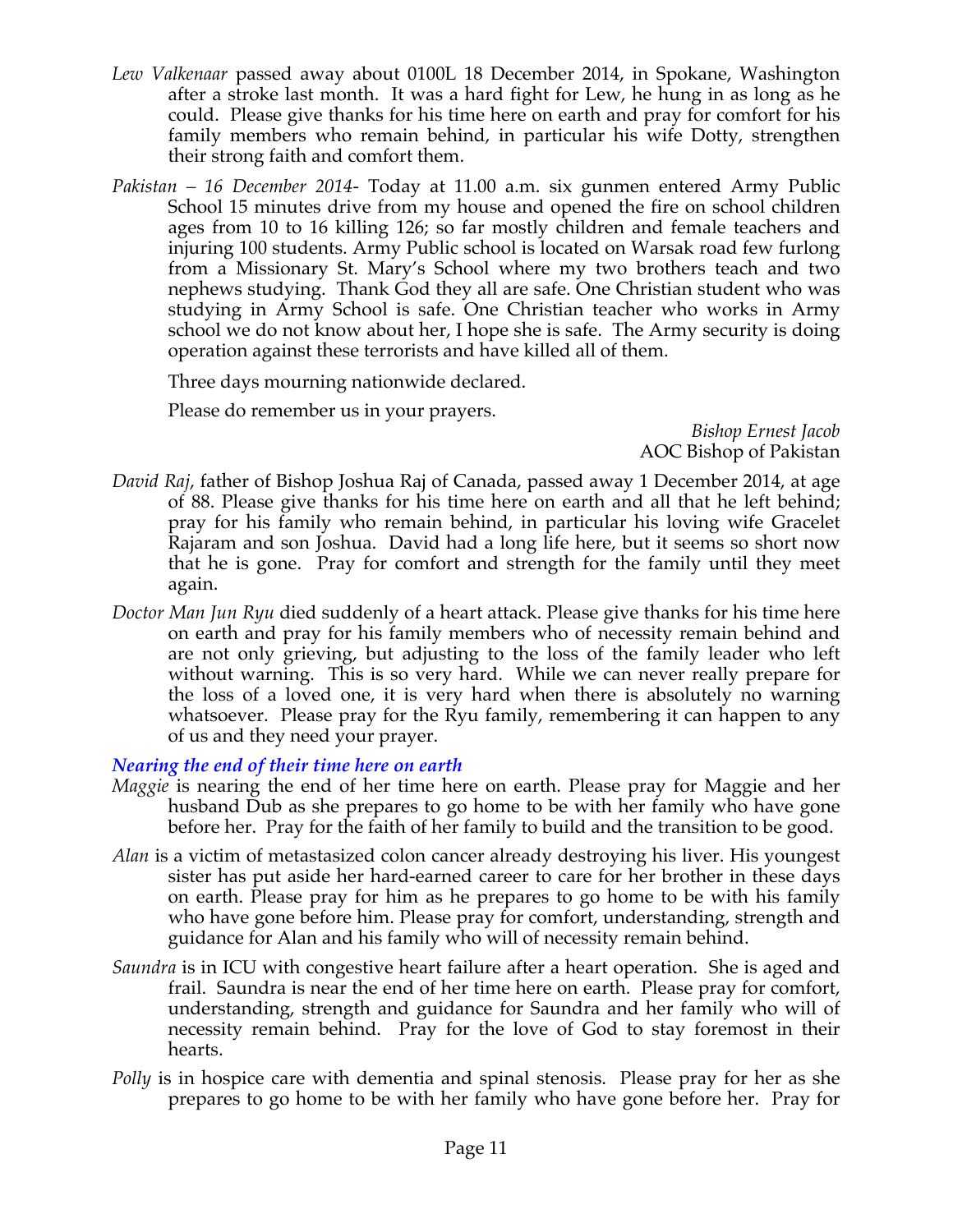the faith of her family to build and the transition to be good.

# *Homebound or Infirm*

- *Sonnie*, a 77 year old woman, lives alone and is affected by severe pneumonia and could use some help to care for her in her home. Please pray for a complete recovery and for God to send an angel of mercy to tend to her needs.
- *Mary* is an elderly woman who had a hip replacement. Please pray her as she is home recovering.
- *Joan* has had serious medical problems that have kept her confined. On 26 September 2013, she took a fall. Please pray her health will remain stable.
- *Norma, Sara's mother* is in a state of deteriorating health, both physically and mentally, with both dementia and Alzheimer's. She is slowly drifting away, though she still recognizes Sara and prayer gives her a sense of peace. Please pray for both Sara and her mother to put their cares and worries on God's shoulders so they can deal with the many problems involved.

# *In need of a miracle or understanding of God's Plan*

- *Sarah,* wife of Rev Geordie (AOC UK), has been treating for ovarian cancer. Alas the cancer is spreading causing fluid on the lungs, which is discomforting to say the least. There is a hope this side effect can be stopped by further chemotherapy; however, the last time this particular drug was tried it sent her into potentially life threatening anaphylactic shock. Please pray for guidance for the medical personnel treating Sarah, for a miraculous remission; and that Sarah might put all her sadness, fear, worry and terror on God's back so that her remaining time here on earth might be good. Help Sarah, Geordie and their family put their trust in the Lord and let Him carry their worry. Give thanks for the great courage and trust in God made manifest in Sarah and Geordie.
- *June* found she has a recurrence of colon cancer, which is now Stage Four, that is it has spread. Please pray for a miraculous remission; that June's remaining time here on earth might be good. Help June and her family put their trust in the Lord and let Him carry their sadness, fear, worry and terror.
- *Cindy* has been diagnosed with an aggressive malignant brain tumor. Please pray for a miraculous remission; that Cindy's remaining time here on earth might be good. Help Cindy and her family put their trust in the Lord and let Him carry their sadness, fear, worry and terror.
- *Leon McKay* suffered a stroke a few weeks back that has left him unable to speak and while undergoing evaluation the doctors also found he has a very aggressive cancer. Please pray for a miraculous remission; that Leon's remaining time here on earth might be good. Help Leon and his family put their trust in the Lord and let Him carry their worry.
- *Rev. Thomas Brooks* is not improving and being kept alive by artificial machines. Please pray for a miraculous recovery and if that not be God's Will, a rapid passing to home. Help Thomas' family put their trust in the Lord and let Him carry their worry
- *Ronnie* has kidney cancer that has spread and the surgeons are very concerned. Please pray the medical team to formulate a successful treatment plan and for a miraculous remission; that Ronnie's remaining time here on earth might be good. Help Ronnie and family put their trust in the Lord and let Him carry their worry.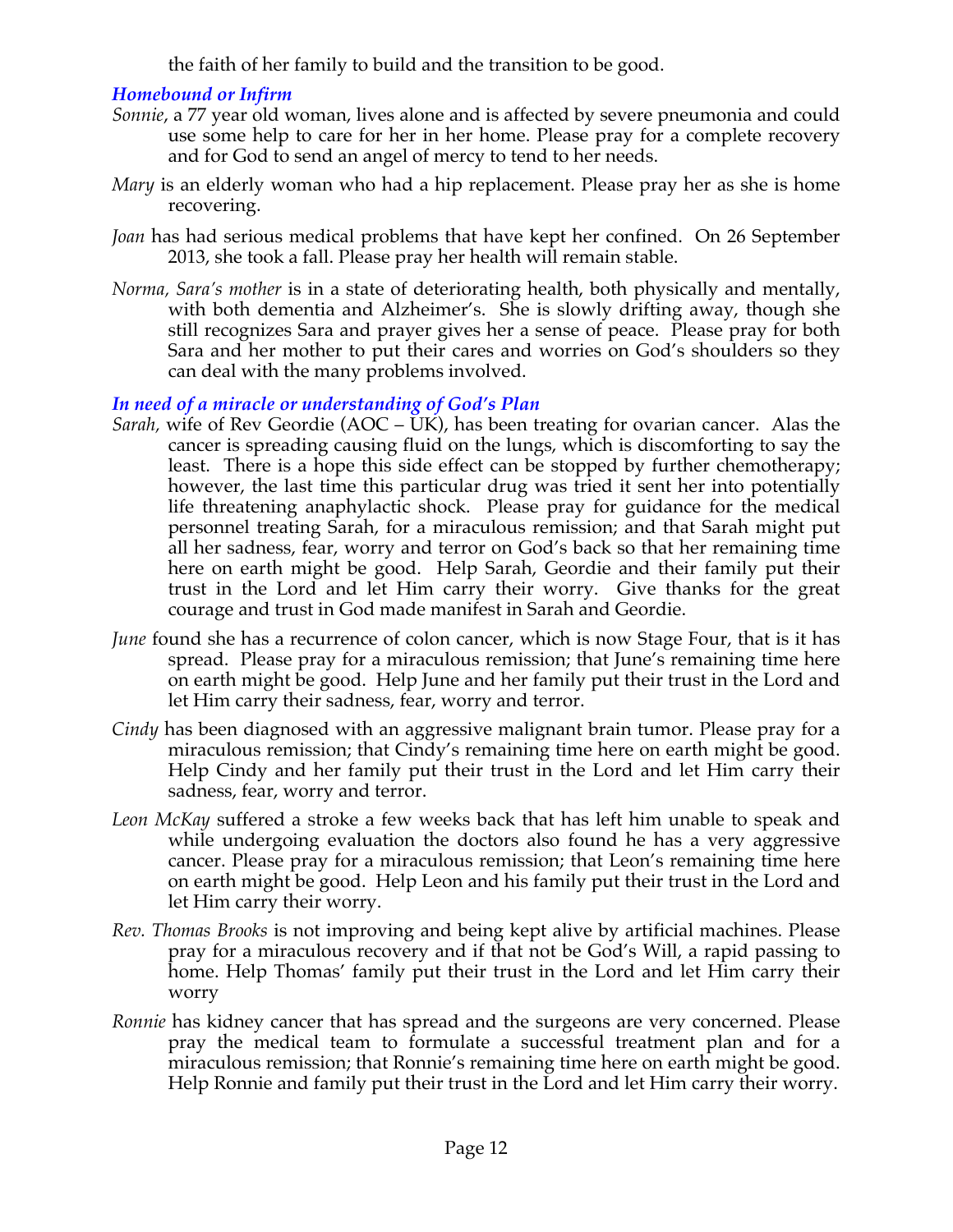- *Levi* was cancer free for 4 years and just discovered he has kidney cancer. Levi has a great deal of faith and said whether he is healed or God takes him home he will be fine. Please pray for the medical team to pay attention and to their best and for a good outcome. Pray also that Levi and family will be able to put their worry on God's shoulders. In particular, please pray for pain relief; Levi is 22 years old.
- *Ray Daley* is a member of the Royal Canadian Legion and served his country during the Korean War era. Ray is taking chemotherapy treatments for cancer. Meanwhile his son Trevor is in the hospital in a coma and seems to have lost the will to live.
- *Pat* has been under treatment for colon cancer for sometime. He has had major complications the last few days and your prayers will be appreciated by family and friends.
- *Dorothy* had pneumonia, on checking her lungs they found tumors which permeated the lung area. Further investigation found a primary site in the colon, with the lung being secondary. It would appear there is no viable treatment at this time. Please pray for a miraculous remission; that her remaining time here on earth might be good. Help Dorothy and her family put their trust in the Lord and let Him carry their worry.
- *Becky* has fourth stage metastasized lung cancer and is not doing well with chemotherapy treatments. Please pray for Becky and her husband as they are together during this difficult time in their lives.
- *Jane* has fourth stage cancer and is not doing well. Please pray for Jane and her family as they are together during this difficult time in their lives.
- *Colleen* has been battling pancreatic cancer over the last year and it has now spread to one of her lungs. Please keep her and her family in your prayers.
- *Christine* has cancer of the colon, which spread to her liver; she is receiving chemotherapy and is having difficulty eating. Please pray for the medical team treating her to pay attention and do their very best; pray also for confidence in our Lord for Christine and her family.
- *Todd* and *Kenny* have both been fighting osteocarcinoma for over five years and have been told their time here on earth is nearing its end, absent a miracle from God. Both are ready to go home and leave the pain, but would like to stay. Please pray for them and their families.

#### *Surgery*

- *Amy* is scheduled for surgery on 27 January 2015, for a brain tumor. Please pray for the medical team to pay attention and to their best and for a good outcome. Pray also that Amy and her family will be able to put their worry on God's shoulders.
- *Jeff* has been undergoing surgery, chemo and radiation since October for pancreatitis and Pancreatic cancer. Please pray for the medical team to pay attention and to their best and for a good outcome. Pray also that Jeff, his wife and family will be able to put their worry on God's shoulders.
- *Albert* had a pacemaker installed recently. He will require surgery soon for a leaking heart valve and has just been told he has esophageal cancer. Pray he will turn to God and come to know Him on a more personal basis as the days go by.
- *Jane* underwent heart valve repair surgery on 3 July 2014. Please pray for full recovery. Pray also Jane and her family to put their worry on God's shoulders.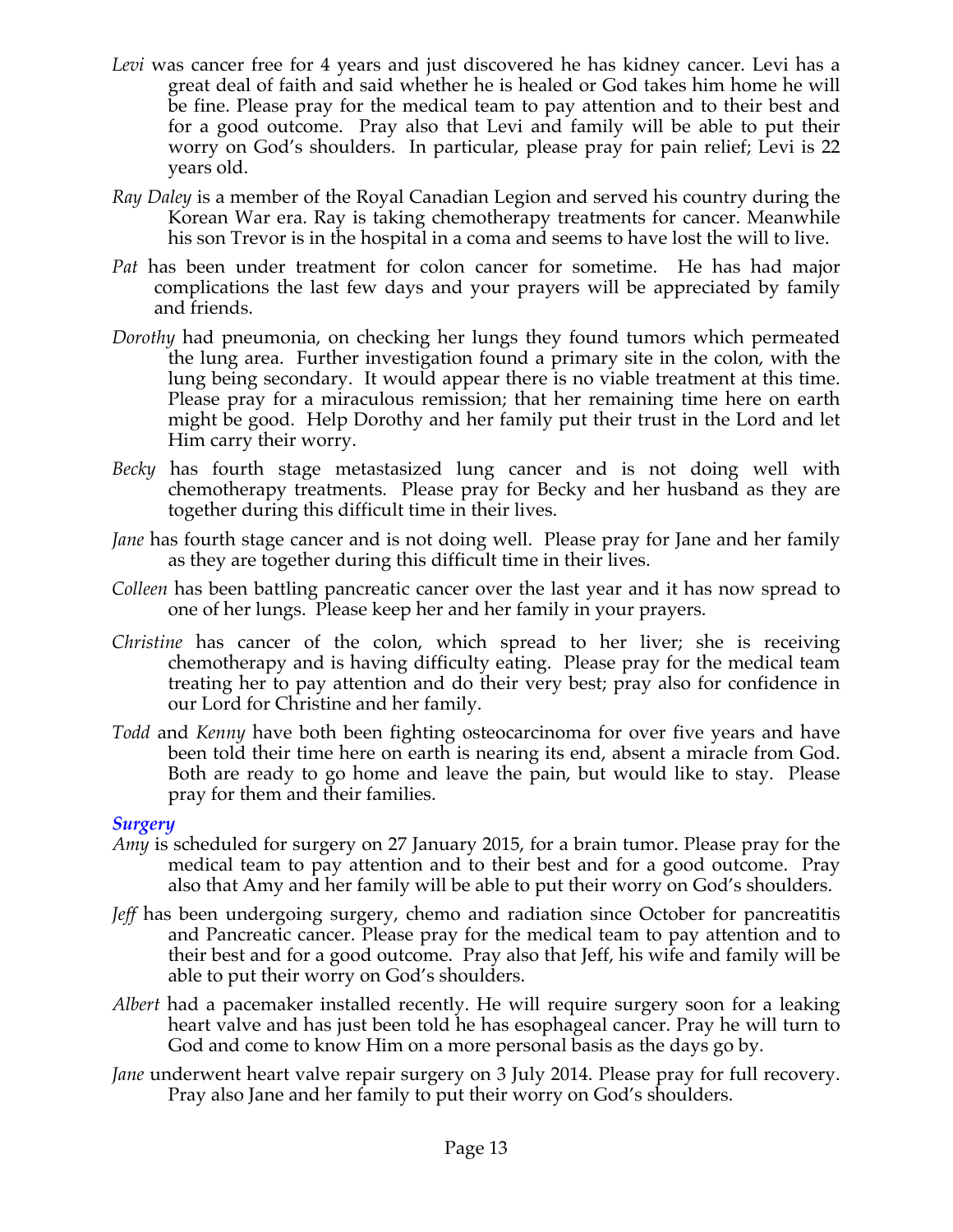- *Mario* has early-diagnosed prostate cancer and had surgery. Pray for complete remission and that Mario and his family will be able to put their worry on God's shoulders.
- *Eddie* has upcoming bladder surgery. Please pray for the surgical team to pay attention and to their best and for a good outcome. Pray also that Eddie and family will be able to put their worry on God's shoulders.

#### *Testing and Treatment*

- *Eli* has some mental issues and has lost his way. He was admitted to the hospital for a 72 hour Psychological evaluation to get a proper diagnosis and medications. He has been in isolation and even refused to see his brother Carl. Please give thanks for Eli cooperating with the evaluation, pray he will benefit from the treatment and return to the Lord and his family.
- *Karen* got out of the hospital after dehydration and double pneumonia. Her family is taking care of her. Please pray for strength, trust and healing.
- *Nancy* has been diagnosed with Schizophrenia and has quit taking her medications causing instability and difficulty in her family. Please pray the Lord will help the doctors find the right medications and she will take them and return her to mental and emotional stability.
- *Paul* has been hospitalized recently several time because of persistent high fevers. He is being tested and checked by physicians and seems to have a slight scoliosis, a node and Schuermann's disease. Please pray it will be discovered how to treat these problems and healing will begin so he will be inspired to continue his education.
- *Carol Anne* needs God's comfort and healthy test results as she is anxiously undergoing tests related to previous hysterectomy and experiencing symptoms in the surrounding area.
- *Garth* Neel is undergoing chemotherapy for lymphoma cancer. Garth is feeling a bit better, but the treatment is tiring. Pray for medical team contemplating and evaluating the treatment that they might be guided to the correct choice and do their very best. Pray also for peace of mind and trust in God for Garth and his family, as well as physical strength.

#### Dear Prayer Partners,

I wanted to let you know that I have had my seventh chemo-therapy treatment. There is to be one more at the end of the month. The tumour in my abdomen is now roughly 2/5's of what it was when we began and is described as "stable". But I have also learned this week from the oncologist that even though the tumour is still some 7.5 cms by 5.3 cms, the recent CAT scan we did does not tell them exactly what they are looking at. That is to say what is left of the tumour may, in fact, no longer be cancerous. After the eighth chemo treatment, they will do what is called a PET scan, which will tell them whether or not cancer is still present. At that point, a decision will be made whether or not to undergo a week of radiation therapy as well, to conclude the treatment and help prevent the cancer from returning. I have come through this last treatment with a minimum of side-effects, for which I am very grateful.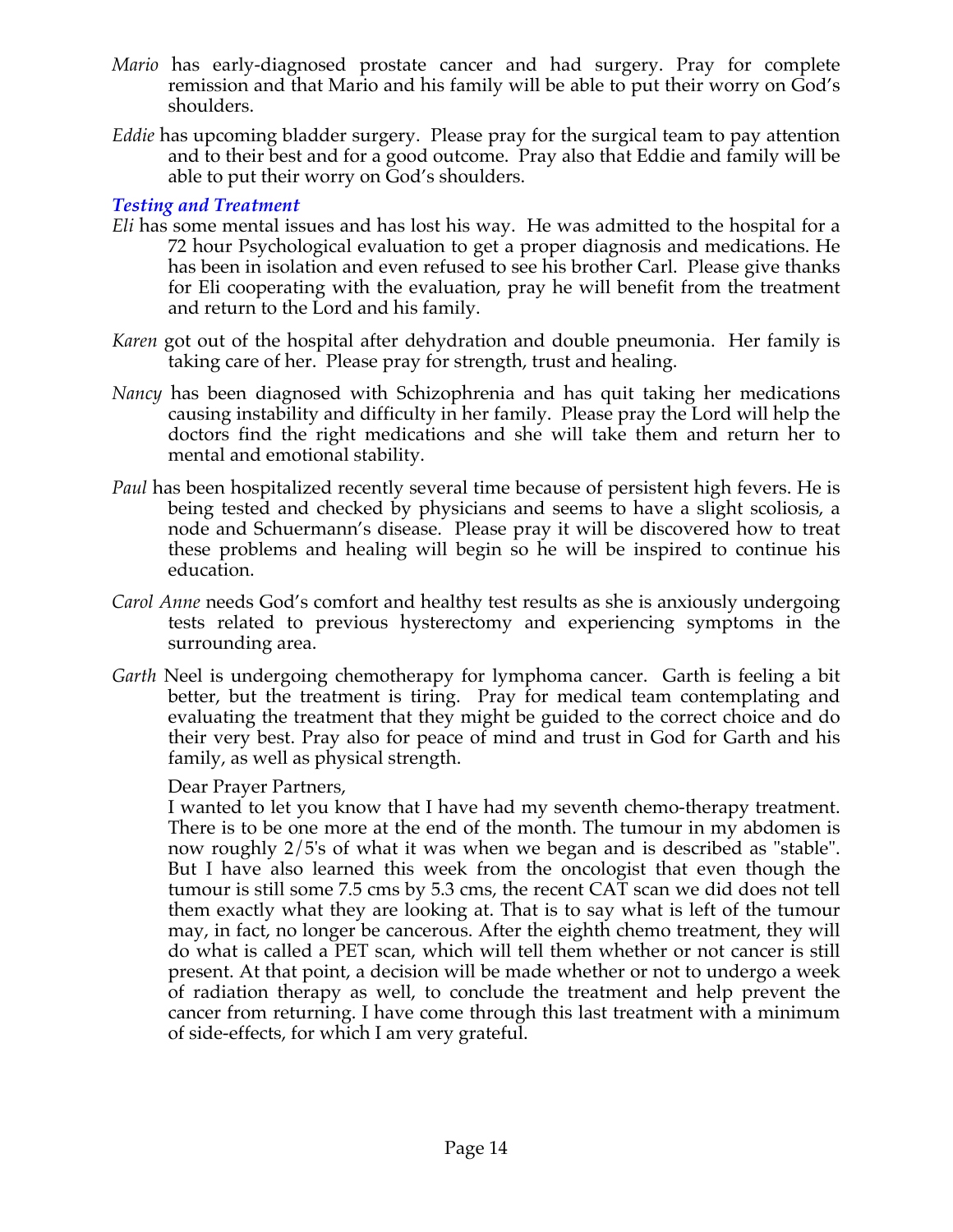Once again, I want to express my thanks for everyone's continuing, faithful prayers and to Almighty God for His grace, mercy, love, peace, and strength. *Garth Neel*

Garth is the AOC Bishop of Canada with oversight of South America and a really both good and nice fellow.

- *Jennifer* has some lumps on the right side of her neck; they have grown and multiplied. In the last few months she has been having problems swallowing. Jennifer has an appointment with specialist in several weeks to try and discover what it is. She is having a great deal of anxiety as she waits for her Doctors appointment and will appreciate your prayer for anxiety and health.
- *Rick* has heart problems. Please pray for guidance for the medical people treating him that they might pay attention, do their very best and make the right recommendations regarding treatment. Pray for help for Rick and his wife Wanda to keep their trust in the Lord and let Him carry their worry.
- *Clay* has melanoma. Please pray for guidance for the medical people treating him that they might pay attention, do their very best and make the right recommendations regarding treatment. Pray for help for Rick and his wife Pam to keep their trust in the Lord and let Him carry their worry.
- *Atina* has been diagnosed with skin cancer, which turned out to be a melanoma. A routine CT scan found a 9mm (3/8 inch) lesion in her left lung. The melanoma appears to be spreading; they need to remove the offending tissue and test the sample. Pray for guidance for the medical people treating her that they might pay attention, do their very best and make the right recommendations regarding treatment. Atina's faith is being tested, she has difficulty in praying and accepting the outcome, she wants what she wants and is perplexed about her faith in Jesus. Pray for help for Atina to keep her trust in the Lord and let Him carry her worry.
- *Evelyn* has been diagnosed with bone cancer. Pray for guidance for the medical people treating her that they might pay attention, do their very best and make the right recommendations regarding treatment. Pray for help for Evelyn to keep her trust in the Lord and let Him carry her worry.
- *Stacy* has Multiple Sclerosis and was hospitalized for what turned out to be food poisoning. Pray for trust in God for Stacy and Chris as they deal with Stacy's illness.
- *Janet Jessup* had a stroke on 3 July 2014. She has made some progress and is now out of the stroke unit and in the General Surgery and Care Unit. Please pray for those treating her to find the appropriate treatment and for trust in God and peace of mind for Name and her family, in particular her husband of 43 years, Rev Roger Jessup, retired minister of Saint Joseph of Arimathea Anglican Orthodox Church.
- *Liz Strauch* had a pineal cyst, which in the end responded well to a surgical draining last year. Since November 2013, similar symptoms have returned. A CT Scan turned up what is thought to be either a new cyst or an enlarged pineal gland. More testing, including an EEG is in the works. She can no longer work. Pray for strength, courage and understanding for Liz and her family, in particular her husband Ken and sons Caleb and Nathan; as well as for God's guidance for the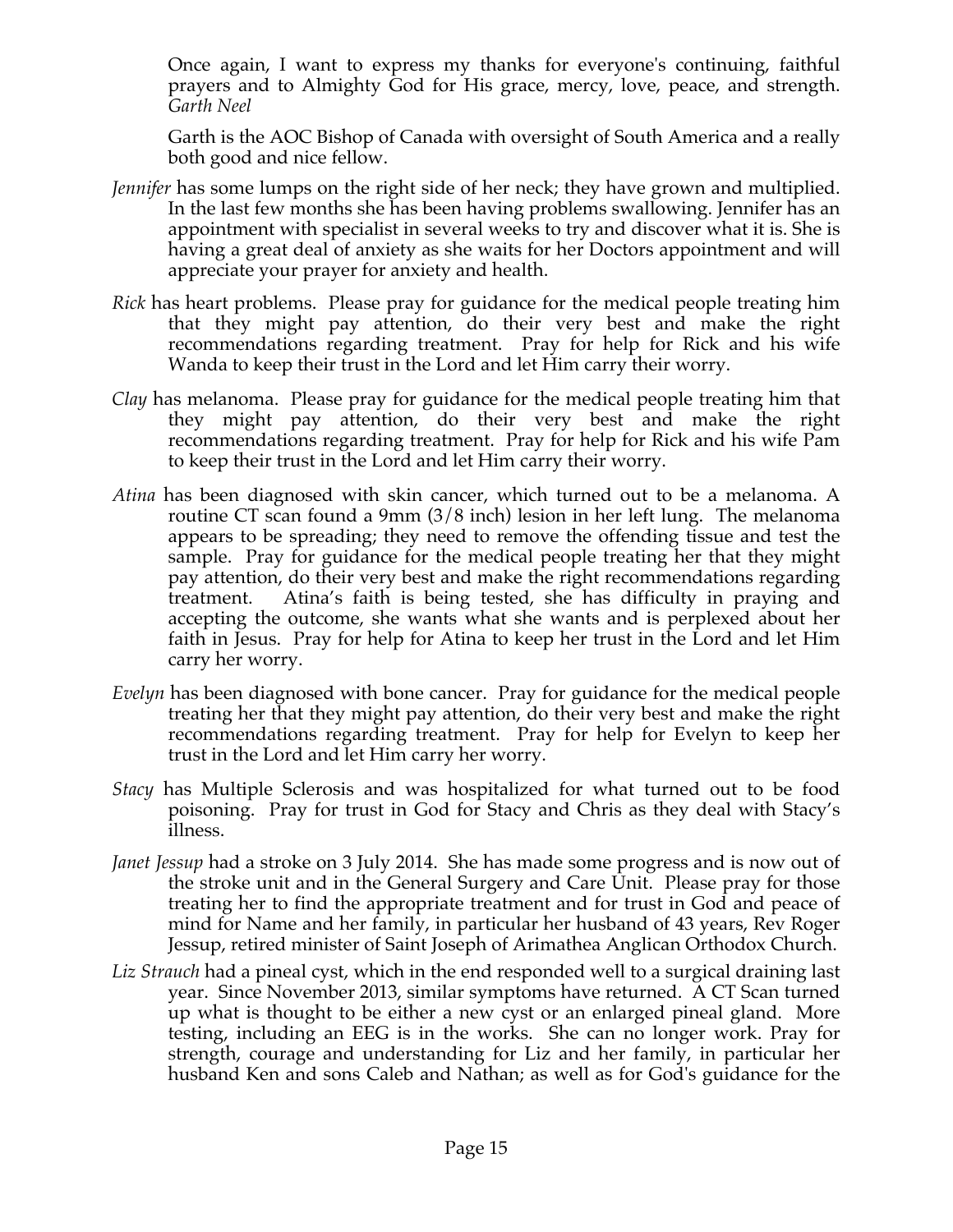medical people treating her that they might find the best course of treatment and allow Liz to heal completely.

- *Faye* is in the hospital because she is weak has been receiving blood transfusions. Pray for strength, courage and understanding for Faye and her family; as well as for God's guidance for the medical people treating her that they might find the best course of treatment and allow Faye to heal completely.
- *Tom* has heart and kidney problems. Pray for strength, courage and understanding for Tom and his family; as well as for God's guidance for the medical people treating him that they might find the best course of treatment and allow Tom to heal completely.
- *Harold* has had a severe stroke. He is now home, but his family is looking for a rehabilitation facility to help him recuperate. Pray for strength, courage and understanding for Harold and his family; as well as for God's guidance for the medical people caring for him that they might find the best treatment facility to allow Harold to heal completely.
- *Joe* has had a preliminary ALS diagnosis. Pray the final diagnosis will something that will allow him to continue taking care of his devoted young family. Pray for strength, courage and understanding for Joe and his family; as well as for God's guidance for the medical people treating him that they might find the best course of treatment.
- *Mark* Wilson's breathing seems to be under control at present, he is getting oxygen, which is a huge blessing for which he is grateful. He has continuous body wide pain similar to arthritis gone wrong for which he needs some kind of relief so he can rest. Pray for God's guidance for the doctors and medical people treating him that they might figure out a way to treat him that will work and not adversely affect other parts of his body, particularly his oxygenation levels, kidney and liver function. Please pray for peace of mind and trust in the Lord for Mark, as well as for his family.
- *Preston* is reacting poorly to recent neck surgery and now has problems with his liver count; Physicians feel that dialysis will help. There may be a blockage in the bowel and an operation might be necessary. Please pray for the medical team to pay attention and to their best to determine how to help Preston and for a good outcome. Pray also that Preston and family will be able to put their worry on God's shoulders while Preston does his best to facilitate a return to good health.
- *Erica* has a non-malignant Brain Tumor which cannot be surgically removed due to the size and location. They are going to attempt chemotherapy. Please pray for peace of mind and trust in the Lord for Erica, as well as for her family, and for God's guidance for the medical people treating her that they might find the best course of treatment.
- *Brenda* is in the hospital because of bleeding on her brain. Please pray for peace of mind and trust in the Lord for Brenda, as well as for her family, and for God's guidance for the medical people treating her that they might find the best course of treatment.
- *Mackenzie* is a young girl with leukemia. Please pray for peace of mind and trust in the Lord for Mackenzie, as well as for her family, and for God's guidance for the medical people treating her that they might find the best course of treatment.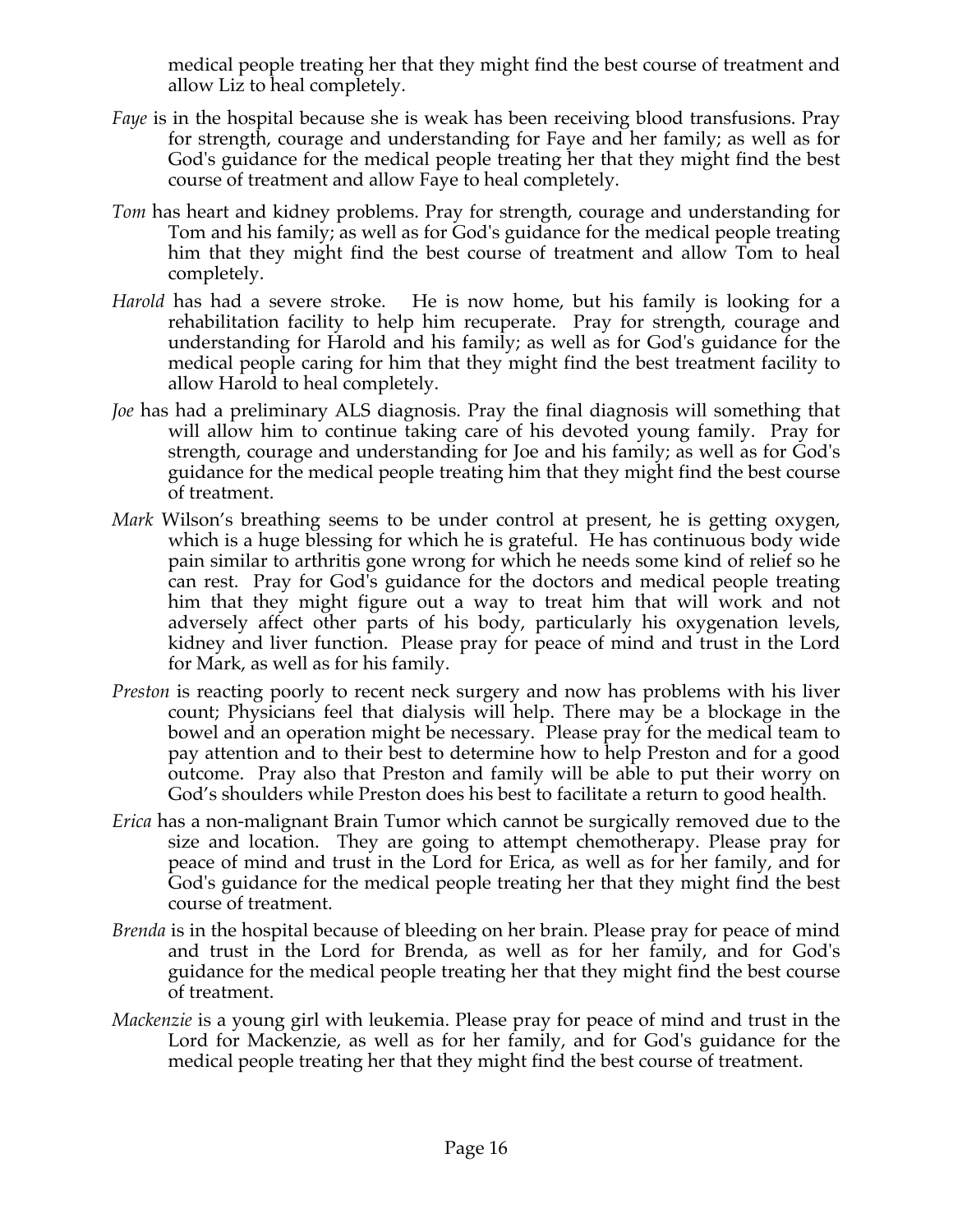- *Mack* has had diabetes most of his adult life. Circulation in his legs is very bad and doctors are considering amputation. Please pray his medication will help and he will not face amputation. Please pray for peace of mind and trust in the Lord for Mack and for God's guidance for the medical people treating him that they might find the best course of treatment.
- *Michael* has been diagnosed with lung cancer recently after making it through gastro intestinal cancer last year. Please pray for peace of mind and trust in the Lord for Michael and his wife Gayle; as well as for God's guidance for the medical people treating him that they might find the best course of treatment.
- *Ken Strauch* has been tired and is anemic, he had a colonoscopy which found a pair of polyps which were removed and are being tested. Just for good measure they found he has a hiatal hernia with ulcers, basically part of his stomach is pushed up into his esophagus and is bleeding from there. Sounds like there may be surgery involved. Please pray for peace of mind and trust in the Lord for Ken and for God's guidance for the medical people treating him that they might find the best course of treatment.
- *Adriano* is in the hospital due to high sugar and high blood pressure. He is very weak and will appreciate your prayers.
- *Heather* recently found out she has cancer. Please pray for peace of mind for her and for the medical team treating her will be guided to the right solution.
- *Jim* has had an aneurism and blood clots. Pray that healing will come.
- *Georgia* has liver and pancreatic cancer. The doctors are evaluating whether to do surgery and how to tackle the disease. Georgia is a faithful Christian and appreciates your prayers. Pray for God's guidance for the medical people treating her that they might find out the source of the problem and best course of treatment. Pray also for peace of mind and trust in God for Georgia and her family.
- *Lana's* doctor found something on her lymph nodes and ovaries. Pray for God's guidance for the medical people treating her that they might find out the source of the problem and best course of treatment. Pray also for peace of mind and trust in God for Lana and her family.

#### *Healing*

- *Bernie Coogan* had a stroke near Christmas time. He is still in a stroke center and expects to be there about another week, before being discharged to a rehab facility. Bernie is doing pretty well, his speech is a bit slurred, but his mind is clear. He is still Bernie. Bernie, his wife JoAnn and their family would appreciate your prayers for a full and rapid recovery as they maintain full trust in the Lord.
- *Hap Arnold* has a Urinary Tract Infection, please pray the antibiotics will take effect and his temperature will break and return to normal.
- *Scott Winters* underwent apparently successful ligament replacement surgery on his knee on 8 January 2015, however he contracted an infection somehow which is causing him great difficulty. Please give thanks for the successful surgery and pray the infection will be overcome.
- *Amy* has melanoma in her lungs, liver and kidneys; they have found a treatment for her that has a high success rate however the side effects are debilitating. Please pray she will be able to tolerate the side effects and the treatment is successful. Amy has full trust in the Lord, but would still appreciate your prayers.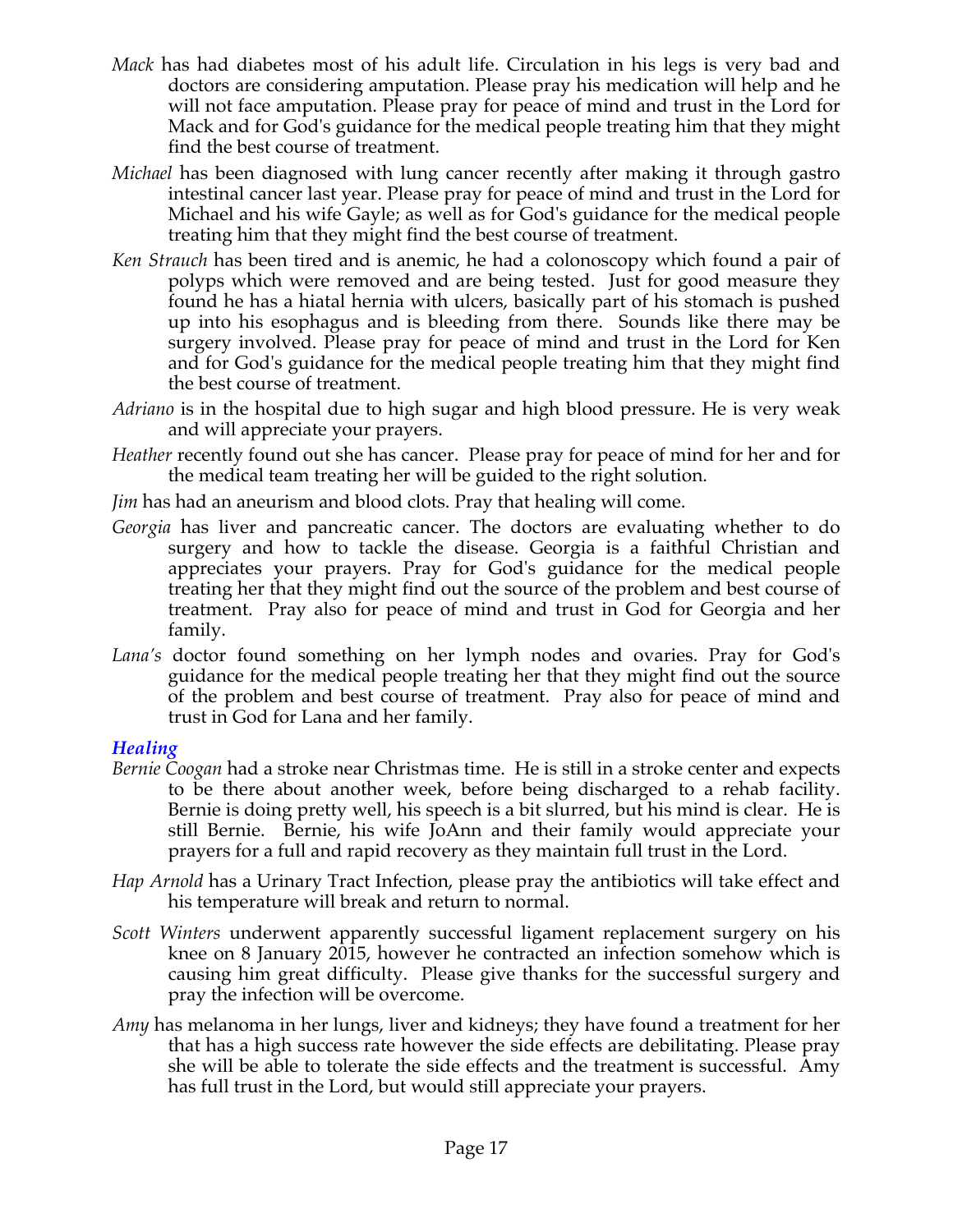- *Debbie* is just beginning chemotherapy for cancer of the lymph nodes. Prayer she will be able to tolerate the therapy acceptably and remain strong as she remembers the Lord is with her at all times.
- *Liz* had a massive stroke at age thirty-seven. The prognosis is good but she has a long road ahead. . Please pray for guidance for those treating her, for trust in our Lord for Liz and her family, for healing.
- *Ebick* is suffering from a severe ulcer but the Doctors cannot give her the proper dosage of the medicine due to her six month pregnancy. Please pray doctors will find an alternative avenue for treatment or that God will provide.
- *Stan* is going through chemotherapy and radiation treatments for cancer. He is elderly and the treatments are tiring him. Please pray for his wife *Marvelene* as they do this together.
- *Meg* recently found out she had heart problems causing low blood oxygen levels, loss of focus resulting in an emergency room crisis. As a result of the symptoms she made errors on the job that caused her to lose her job. She is grateful for the excellent medical care she has received and optimistic, feeling with God's intervention in her life her health may be reversed and a new job will become available.
- *Donald* is in the hospital and had his leg amputated on 14 April 2014. Pray he will adjust and healing will begin.
- *Lucius Dabney* (father of Rev Bryan Dabney) is now at home recovering from an infection. Please pray for a complete healing of the infection and return to health.
- *David* has many concussions and unable to go to school, read books, watch TV and has headaches and migraines. He has trouble sleeping and his family will appreciate your prayers for this 10 year old young man.
- *Barbara Apple* fell the week of 11 January 2014, in her home, breaking her right humerus (the large upper arm bone) in a spiral fracture, which cannot be set. Movement is very painful and due to a total lack of energy, she is more or less bedridden. Healing does not seem to be going well at this point. Pray for inspiration for those caring for her that they might find the appropriate treatment. Please pray for Barbara to put her trust in the Lord, look to Him for strength and for her to gain energy so she does not lose the mobility she has; pray for a full and rapid recovery. Please pray also for her husband Bob who is taking care of her that he might be comforted and strengthened in this time of stress.
- *Gladys* has breast cancer and has had a lumpectomy. She needs to take a year off of her work to have chemo treatments.
- *Alwin Jack* has had a stroke and recently has had a relapse. Please pray for those who treat Alwin that they might chose the best possible treatment and pray for peace of mind for Alwin during the recovery phase.
- *Carolyn* has Multiple Sclerosis with complications. Pray Carolyn and her children will be close to our Lord Jesus Christ as they and family members help to ease the problems.
- *Jeong* was in an auto accident and sustained a serious back injury. Please pray for a full and rapid recovery.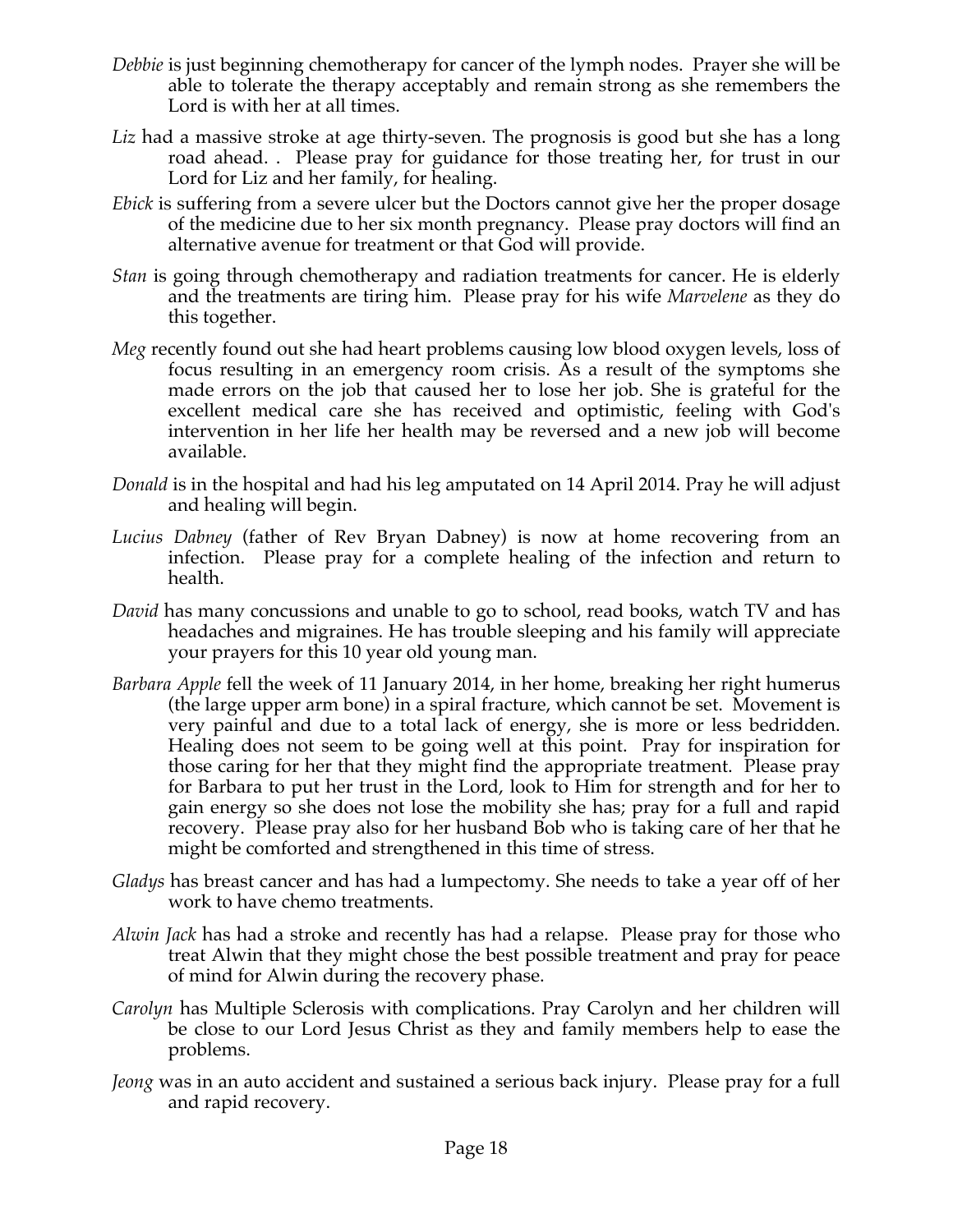- *Dale* was hospitalized Sunday 25 August 2013, after a heart attack. Please pray for guidance for the medical team treating him and for peace of mind for Dale and his family.
- *Gil Garcia* is home and doing pretty well. Pray for strength for Gil and his wife Mary as they deal with the stresses of Gil's paraplegia and the general aging process.
- *Mary Garcia* had surgery, she is home, but not healing as well as she hoped. Please pray for her continued healing.
- *Bill* had malignant growth removed from a lip last month and seems to be experiencing a re-growth of the cancer. He asks your prayer for the medical team treating him and for peace of mind for himself.
- *Hank* has osteoporosis, which has caused him a great deal of pain and inconvenience in the past few years. Pray for his healing and that his medical bills will be met.
- *Evelyn is* an elderly woman who has had problems with her eyes and is now blind. It appears some sight will return shortly, pray for that to happen!
- *Joanne* has begun kidney dialysis as a result of kidney failure due to extensive chemotherapy. Additionally she cares for an adopted drug addicted baby who is now nine years old. Please pray for her to keep her faith, to let the Lord carry her worry and concern and to give her strength. Pray also for those treating her that they might pay attention and do their best.
- *Mr. N. Anand* is in the hospital and is seriously ill. He is being encouraged to pray for repentance of his sins and to depend upon our dependable God for a cure and recovery of his health. Pray that he will be a strong witness for Christ.
- *Jacob* has been going through some dental procedures and has some pain and aggravation with the numbness. Please pray for comfort and strength for him, as well as for guidance for the medical team treating him that they might pay attention and do their best.
- *Jean* fell and broke her ankle in three places. She will be in the hospital for rehabilitation for the next 6 weeks. Please pray for comfort and strength for her, as well as for guidance for the medical team treating her that they might pay attention and do their best.
- *Bud and his wife* for their continued welfare and enthusiasm. Bud has been advised of an aneurism in his heart of a size not mandating immediate surgery. This comes at a time when he has sole care of his wife who recently broke two vertebrae and thereafter sustained pneumonia.
- *Virginia* has Sinus and Allergy problems giving her severe problems. Pray that the Doctor will discover why it continues and find a cure.
- *Steve Thornell* had a brain aneurysm, which was found before it burst. He is home from the hospital and working hard on recovery. He lacks energy from seven days in the hospital. His doctor told him he has to make serious life changes. One of the two main arteries in the back of the head is now completely closed. He must take blood thinners, he has thick blood and recent chemotherapy made it worse. Steve has always operated at 110 percent, he needs help to slow down. Please pray for trust in the Lord and a full and rapid recovery. Pray for peace of mind for Steve and his family.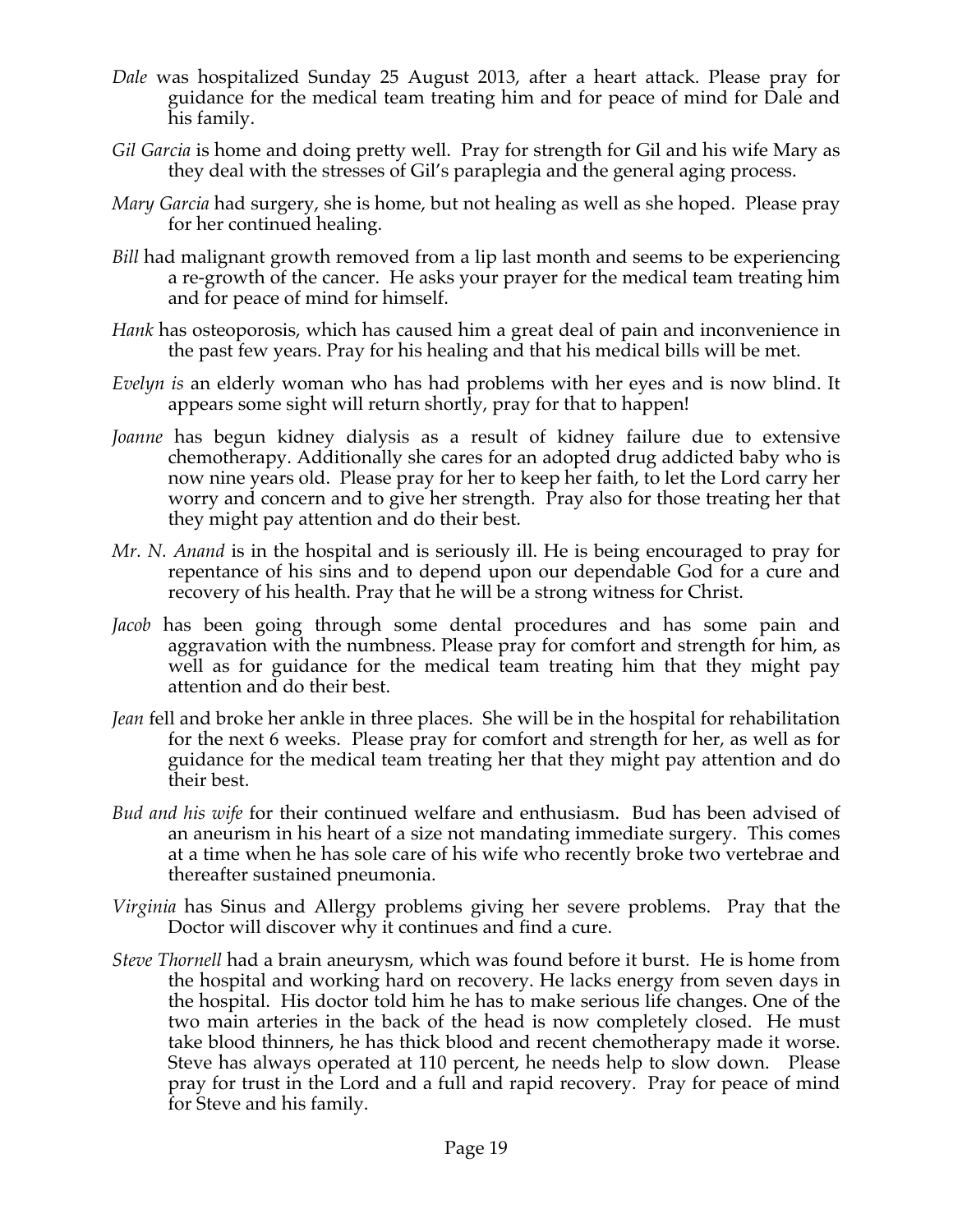- *Arlen* is receiving treatment for lung cancer and recently experienced a ruptured colon during treatment. She is alone in Oregon but does have a friend who has traveled a great distance to be at her side. Please pray for guidance for the medical team treating her and for strength and trust for Arlen.
- *Oscar* discovered some time ago he had blood clots in his leg and lung. He has been treated for them and has not been cured. He now will be facing surgery. Please keep him in your prayers.
- *Angela* had an ischemic stroke (clot). Please pray for guidance for the medical team treating her and for strength and trust for Angela. Please pray also that she and her family might put their worries on our Lord's back so she can work hard towards recovery.
- *Nora* had a stroke mid February 2013. Please pray for guidance for the medical team treating her and for strength and trust for Nora. Please pray also that she and her family might put their worries on our Lord's back so she can work hard towards recovery.
- *Linda* has been hospitalized for several days with a gastrointestinal problem. Please pray for guidance for the medical team treating her and for strength and trust for Linda.
- *Dester* is suffering from unknown skin and diseases. Please guide the medical team treating him to find out what the problem is and cure it. Pray also for Dester to trust in the Lord.
- *Lee* has Arterial Fibrillation; the medical people are not sure how to help her. Please pray for guidance for the team treating her and for Lee and her family to make the right decisions regarding treatment..
- *Nell* recently adopted two children and has just been diagnosed with multiple myeloma.
- *Mary Lou* has been suffering with seizures. She was in the hospital with a 24 hour monitor and is being sent home from the hospital with two medications and orders to return in 2 months for another MRI to review whatever is going on in her brain. Please pray for guidance for the medical people treating her, as well as peace of mind and trust in God for her and her family.
- *Kathleen* has spent the last two weeks in the hospital. She has been diagnosed with colitis, shingles and possibly colon cancer. Pray she will be comfortable and begin to heal.
- *Rachel* has Mitochondrial Myopathy. This is a hereditary disease of the muscles and they do not have a cure for it. Part of her pain is her family does not believe she is indeed ill, as she appears to be just fine. Please pray her family will learn the truth and be supportive of her; pray also the medical people treating her will find the right measures to minimize the disease. Most particularly pray for Rachel's trust in God.
- *Nicolas* is in the hospital with serious symptoms of a heart disorder. Please pray for peace of mind for him and guidance for the medical team looking for the cause and cure.
- *Juanita* is a young girl who was in a coma because of a blood disease. She has not come out and is gaining strength. They are awaiting results from blood samples. Her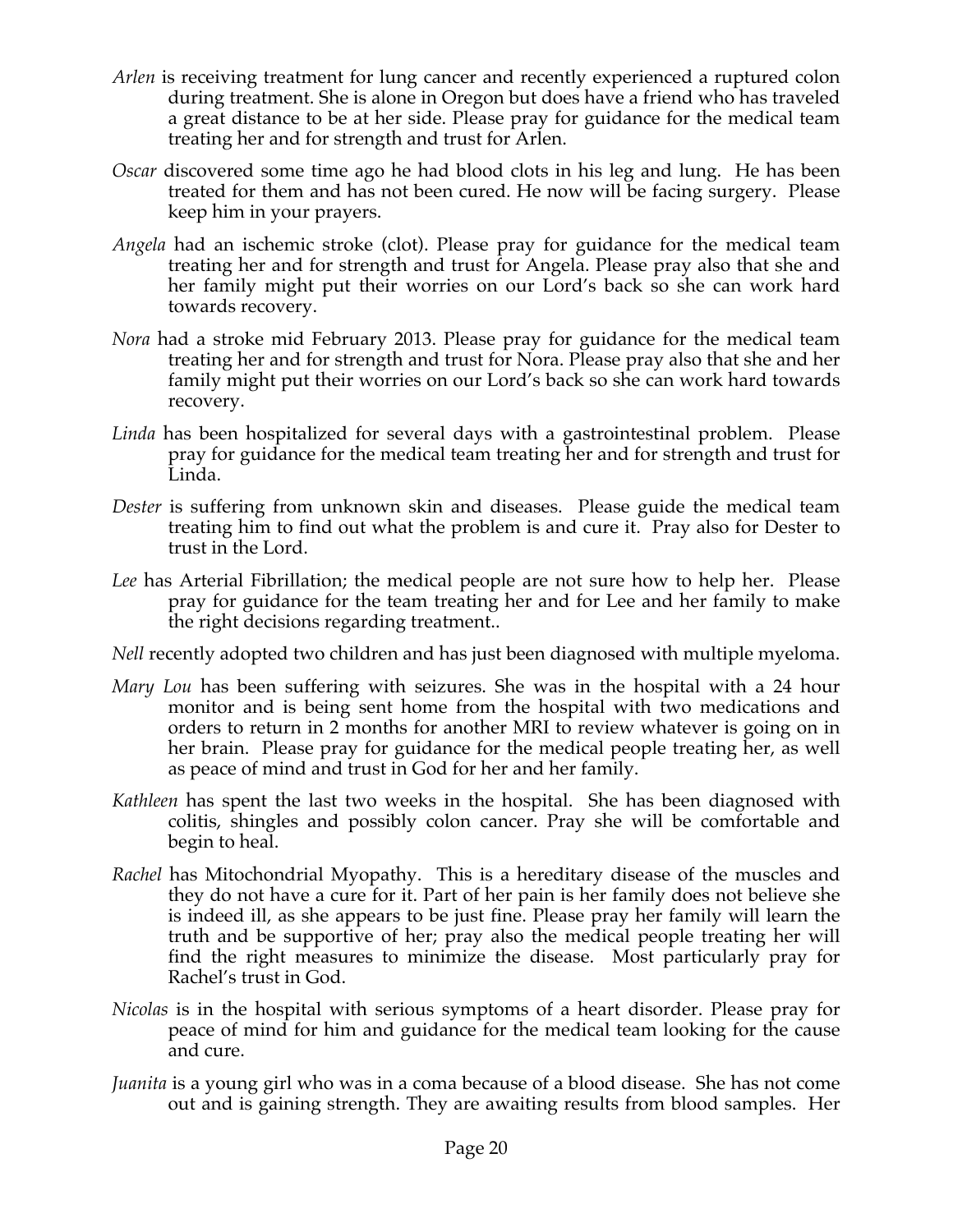family thanks you for your prayers and asks that you continue.

- *George* had foot surgery. Please give thanks for the surgery and pray for a full and rapid recovery.
- *Nellie* is in the emergency room of a hospital in a great deal of pain. Please pray for peace of mind for her and guidance for the medical team looking for the cause and cure.
- *Lauralee Meade* underwent a lumpectomy on Friday after Thanksgiving. A further anomaly has been discovered and she had additional preventative radiation treatment. Please pray for a complete remission of the cancer. Pray also Lauralee will maintain her great attitude and trust in God.
- *Bill, Sara's husband,* had a third abdominal surgery on 22 November 2011, to remove a tumor. Bill is doing better keeping the doctor's instructions, for which we are all grateful, including taking chemotherapy once a day for one more year. He has decreased the consumption of alcohol and eating at least mostly properly. Please pray for help for him to continue do all this. Please pray also that Bill might turn his heart outward to help those around him, as well as live a long and healthy life to the honor and glory of God. Pray also for peace of mind for Bill and his wife Sara.
- *Kay Denton* (Mrs. Kay) has had a chest infection, perhaps viral, but seems to be getting better. Please pray for continued peace of mind for Mrs. Kay and her family. Give thanks for her trust in the Lord and her positive attitude.
- *Matt Alcantara*, age 16, came back with ZERO SCANS again in August 2014! Matt has Osteosarcoma (bone cancer), a very rare and often lethal form of cancer with limited treatment options. This is a disease that is about 90 percent fatal in a couple of years. He has no hip joint on one side, but he walks and swims! Courage? Guts? You bet! Please also give thanks for the great faith of Matt and his entire family. Their faith and trust is a wonderful example for each and every one of us. But, now is not the time to stop praying. Actually, it never is the time to stop praying!
- *Judith Clingwall* is afflicted with Multiple Sclerosis (MS). She is currently in Laurel Place, an extended care facility in Surrey, British Columbia. Judith's condition has worsened recently. Please pray for her to take an active part in her own life, for her strength, peace of mind, trust in God and remission of the disease so she might return home to her family. Pray also for strength for her husband Martin as he deals with all the problems and stress of Judith's situation.
- *Vince (age 15),* reoccurrence of Osteosarcoma, recent testing found a nickel sized tumor in his lungs. The doctors are consulting with a specialist in Houston. Please pray for guidance for the medical team and for peace of mind for Vince and his family.

# *Healing and Patience*

- *Kym* (43) has various hip problems which seems to be related to osteoarthritis. And, her mother *Ruth* is in the early stages of dementia. Pray for guidance for those treating both of them, as well as patience and trust in the Lord for both of them.
- *Christopher* has had problems with his leg for some time. Now he has to have it casted and it will stay that way for what to him seems an interminable time. Pray for patience and peace of mind for this young man who has much he wants to do.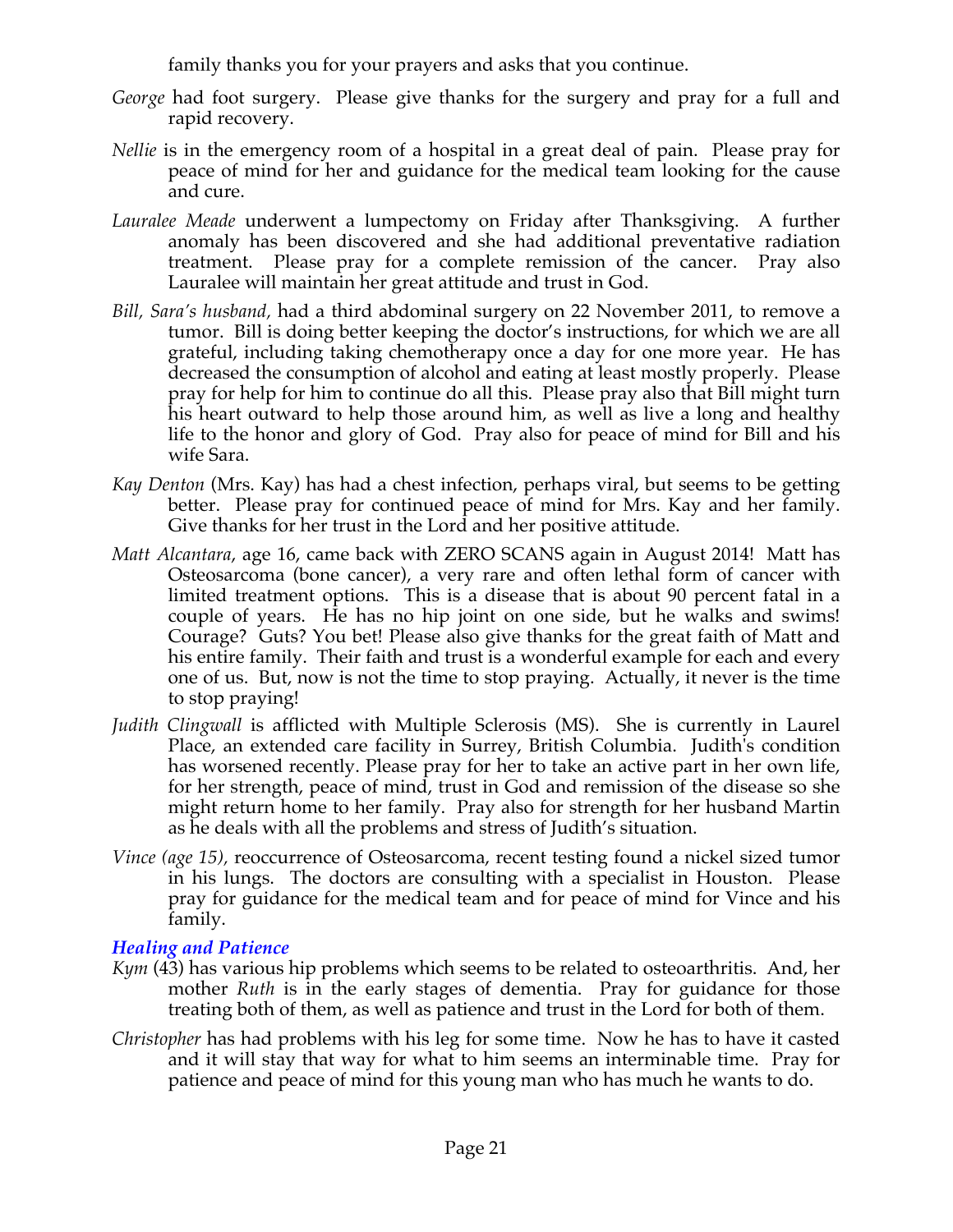# *Thanksgiving and Continued Healing*

- *Arch Crittenden* has Multiple Myeloma (cancer cells in bone marrow); without this treatment life expectancy is one to two years. As long as he can tolerate the daily oral Revlimid treatments, it seems he can carry on. Arch is not worried about the weight loss side effects, he says he planned ahead for that; the hair loss does have him concerned as most of that has already left. There is very good news, he had X-Rays this week and no holes in his bones. And he can still travel about and visit his family! This is super, please join Arch and family in giving thanks. Arch and his lovely wife Kathy ask that you pray for their trust in God to remain strong and for a good outcome.
- *Aleyne Bergman* had a pacemaker installed on 26 January 2015. Please give thanks for the medical team paying attention, doing their best and for the good outcome. Pray also that Aleyne and her husband Ron, as well as the rest of her family will be able to put their worry on God's shoulders. Please pray also for a complete and rapid recovery for her.
- *Dick Gray* has a Merkle Cell carcinoma just under his sternum carcinoma which is considered a stage four carcinoma since it has 'metastasized'. After much treatment and hospitalization the main site is less than half the size and there are no new tumors. He continues the fight. Please give thanks for the good results so far! Pray for those contemplating the treatment that they might be guided to the correct choice and do their very best. Pray also for peace of mind and trust in God for Dick and his wife Jennifer. Dick is the Treasurer and a Vestryman at Saint Paul's AOC in Missouri.
- *Jenny,* wife of Adam, mother of two, (niece of Marianne Lane) had difficulty breathing the night of 22 January 2015. Adam brought her to the hospital. After considerable thought and testing, they found a growth thought to be scar tissue from intubation when she was an infant. On 28 January 2015, they preformed a mechanical expansion to allow her to breathe which was a success. Please give thanks for the great result and pray for a full recovery and that the opening will stay clear.
- *Sam* had surgery on his entire large intestine that had become infected. At the time of the operation he was just hours away from a complete organ shutdown. He had had turmoil in his life over the years. Sam is now in the ICU and his Minister visited him and explained to him God had given him another chance for him to make things right with his Lord. Pray for his good health and his spiritual life with Jesus.
- *Marv Rogge* had successful heart valve replacement surgery on or about 20 December 2014. Other than a desire to chew his food way too much, Marv is doing great, up and about. Please join Marv, his lovely wife Marian and the rest of the family in giving thanks to God for the great result. Pray for a full and complete recovery.
- *Ian* had surgery to remove excess skin rendered a nuisance by controlled lost of 200 pounds. Please give thanks for the successful result and for those treating him to have paid attention and done their very best on the lengthy surgery, taking the best possible care of him. Please pray for his continued recovery and strength for his Mother who will be in charge of his after care.
- *Jenniffer* had surgery for breast cancer on 15 October 2014, which seemingly went well; please give thanks for that. She has had other complications which preclude her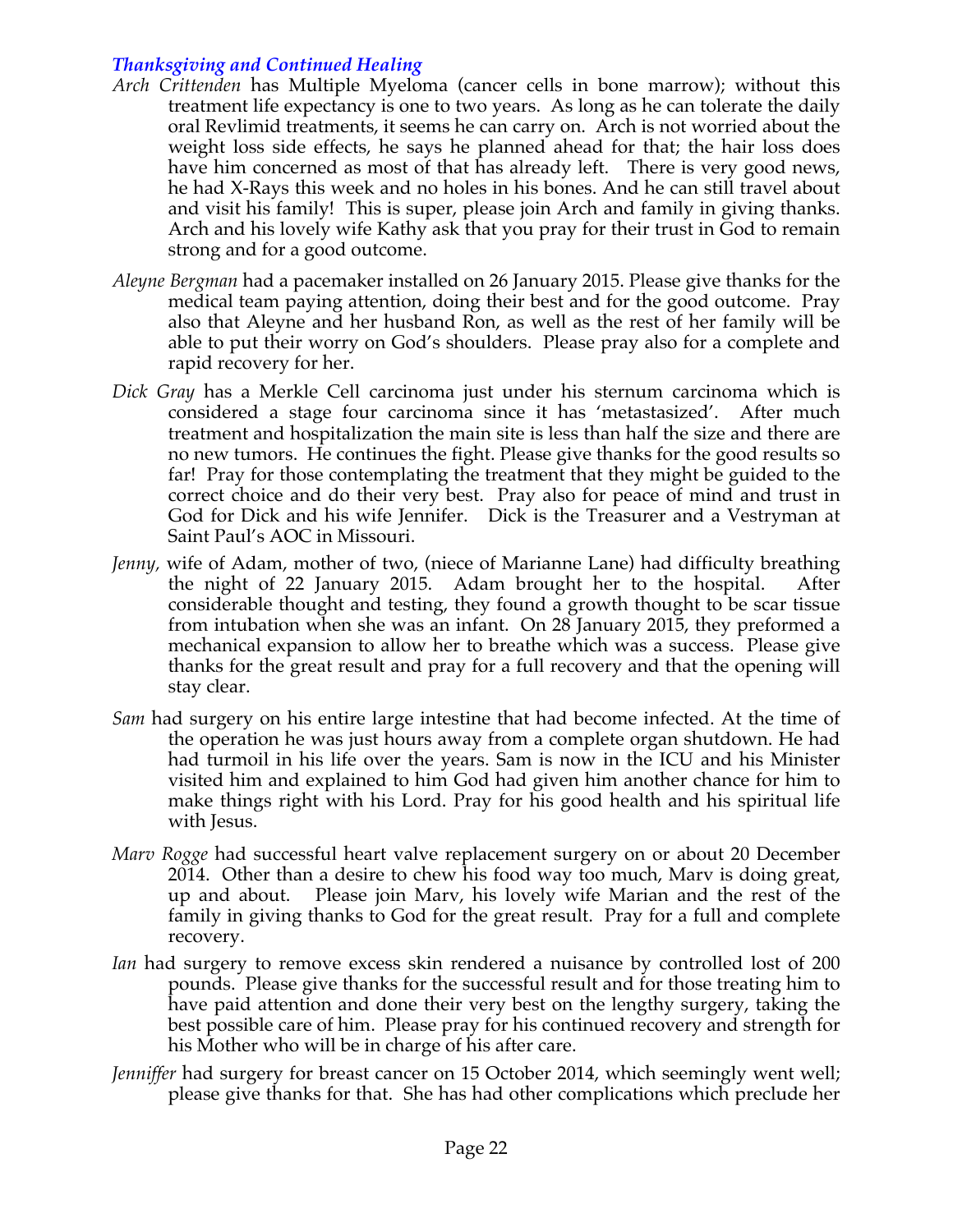from making a full recovery in particular the drugs are making her terribly sick; please pray those will be overcome. Pray for help for Jenniffer to keep her trust in the Lord and let Him carry her worry and concern as she recovers. Please pray also for strength and courage for her family as they try their best to help her.

- *Jim* had infection complications from diabetes in his foot. The infection appears to be under control and he has been released from the hospital. Please join in giving thanks for the quick and good result and pray for complete healing.
- *DiAnne Thornton* had back surgery 23 September 2014, with apparently good result. Please give thanks for the good result and pray the L5 decompression will allow her walking abilities and balance to be restored.
- *Alice* had a mastectomy on 17 September 2014, that apparently went very well with a good result. Please give thanks for the good outcome and pray for full healing and complete remission.
- *Mary* had successful hip replacement on 10 September 2014. Please give thanks for the successful surgery and ask for God's help in her recovery.
- *Kathy* had what seems to be very successful surgery on Wednesday, 3 September 2014, for cancer that returned somewhat unexpectedly. Please give thanks for the good results of the surgery and pray that the cancer will be held at bay by this action. Pray also for Kathy and her family to let God carry their worry, concern and terror so that Kathy can recover fully and quickly, so as to gain the best result. Help their entire family to keep their full trust in God.
- *Peggy* had very successful knee replacement surgery 26 August 2104. She is going home on 29 August 2014 with no pain! Please give thanks for a great result.
- *John Evetts* had successful extensive heart surgery; he is still in the hospital and recovering. He is in good spirits. John and his family thank God for the answer to many prayers on his behalf. John is a minister in the Anglican Episcopal Church which as a relationship with the AOC. We look forward to his return to his ministerial duties at St. George's Anglican Church in Ventura in the near future.

John Evetts entered the ministry after a lifetime of work in industry and business as well as service in the Armed Forces in Vietnam. Like the Apostles, he came to the ministry from the secular world of work. Rev. Evetts is married and has two daughters and two grandchildren.

We thank the Rev. Evetts for his service to our country and his continuing service to God and His people.

- *Mary Thornell* had surgery on 30 October 2013, at the Riverside Community Hospital to remove a huge mass along with about ½ her colon and part of her lower bowel. Mary finished chemotherapy 17 June 2014. Tests the week of 2 June 2014 showed totally clear scans. For now, treatment is done after the last chemotherapy session. Please give thanks for the great result and also for the strength, guidance and peace of mind our Lord gave Mary and her husband Jim, as well as daughter Janice and son Jimmy, as she underwent treatment. Please pray she will stay free of the cancer in the future.
- *Jim Thornell (Jet)* was hospitalized with five stomach ulcers, they were treated with a Esophageal scope and then they did a colonoscopy. Colon is great; clean no worries! More work coming on the ulcers and a bit of a diet change. We will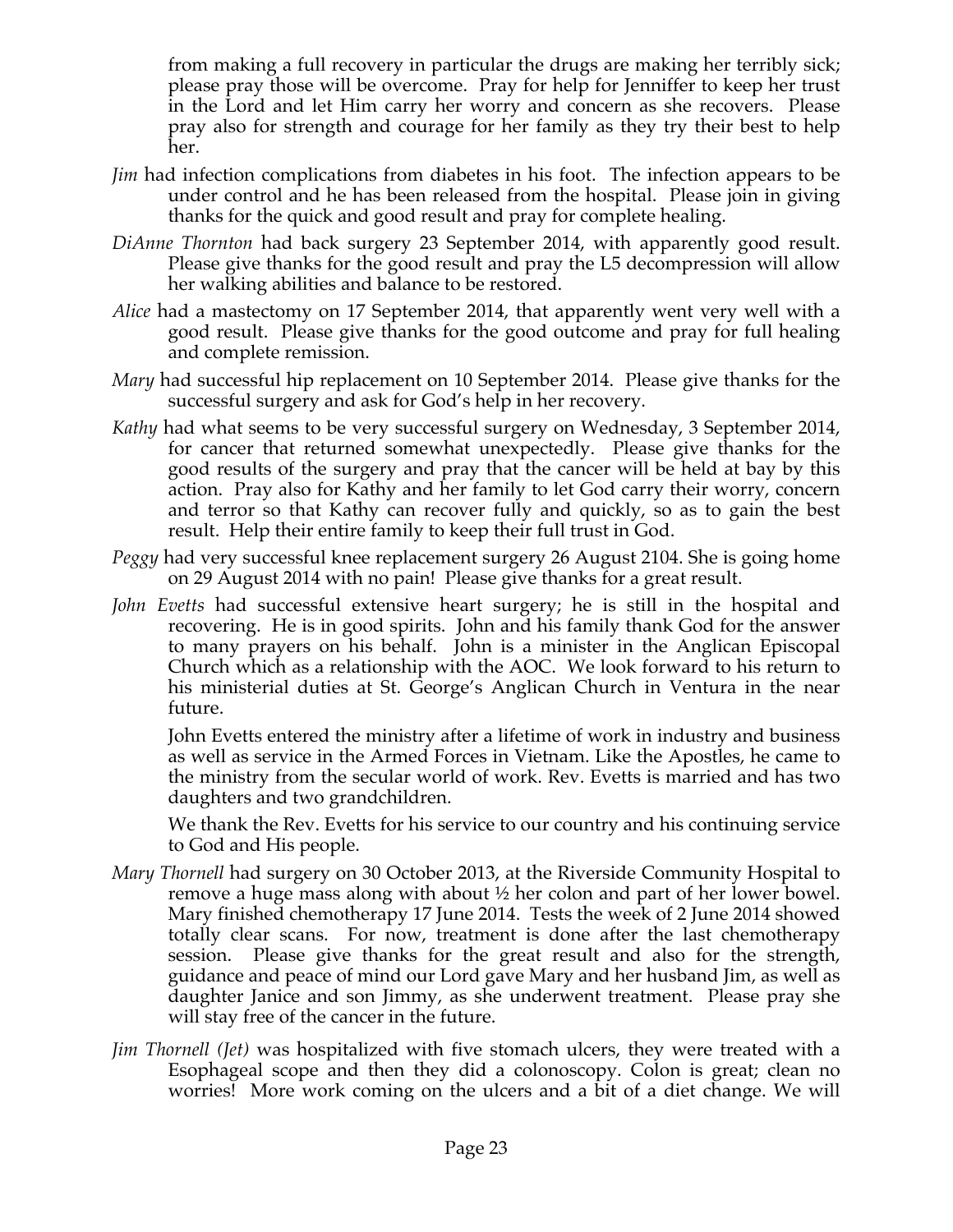work on the ulcers and make some diet changes. Please give thanks for the great result and also for the strength, guidance and peace of mind our Lord gave Jet and his wife Mary, as well as daughter Janice and son Jimmy, as he underwent treatment. Please pray he will heal quickly.

- *Jim* has been hospitalized and had several operations for cancer the last few years. The physicians discovered a number of spots; but his exam was better than expectedprayer changes things and he thanks you for your prayers. Please continue him in prayer for he will have another scan in April.
- *Al* had an abscess found on his liver for which he was hospitalized, it turned out to be benign and will not require surgery, he has been released from the hospital. Please give thanks for this good result and pray for continued healing.
- *Elma* is suffering from cancer. She was taken home from the hospital on the advice of her Doctor. We were asked to pray that Elma's remaining time here on earth might be good and that Elma and family might put their trust in the Lord and let Him carry their worry. Since then, Elma's Bishop told us a great Miracle of the Lord is working over Elma. Doctors sent her home to die, but now she seems to be doing all right. On behalf of her, thank you for all of your prayers. Please continue praying for her complete healing.
- *Dennis* has heart problems; now the medical people treating him discovered a large mass on his liver which turned out to be a cyst! Please give thanks for this great development and pray for peace of mind and trust in the Lord for Dennis and for God's guidance for the medical people treating him that the contemplated surgery might go well.
- *Dwight* had major oral surgery, for which he gives thanks. He is recovering slowly and asks your prayers to speed the process.
- *Mike* is a veteran who has served his country when she called. Please pray he will open his heart to God so He can make Mike's crooked road straight and pull him towards the summit rather than to the pit.
- *Dick*'s left arm was amputated after treating for Merkel Cell carcinoma over a year ago. He has met with the oncologist's and reviewed the CAT scan. Good News! The tumor has been reduced in size—it was down to one half the size that it was in September and there was no indication of a new tumor in the chest area. Dick wanted the Prayer Partners to know and join him in thankfulness to our Lord. Please join Dick and his family in giving thanks to Our Lord Jesus Christ for his recovery as well as for their trust in God.
- *Bob Smouse* had shoulder surgery on 28 November 2012. While the surgery went well, he is still in pain and would also appreciate prayers for continued healing and the pain to subside. He promises to work very hard on recovery therapy.
- *Carol Stone*, the sweet wife of Mike Stone, recovered far better than expected from a severe brain bleed, but fell recently and broke her hip. She still requires 24 hour care, which Mike provides with little help.

#### *Business*

*Mark's* business is in difficulty. He works in a shrinking field, of which he is one of the country's true masters, but there is little work available. He asks that you pray that he can find a way to survive in his industry, which he loves and needs his talents. Pray he can find new sources of business and new ways of doing things,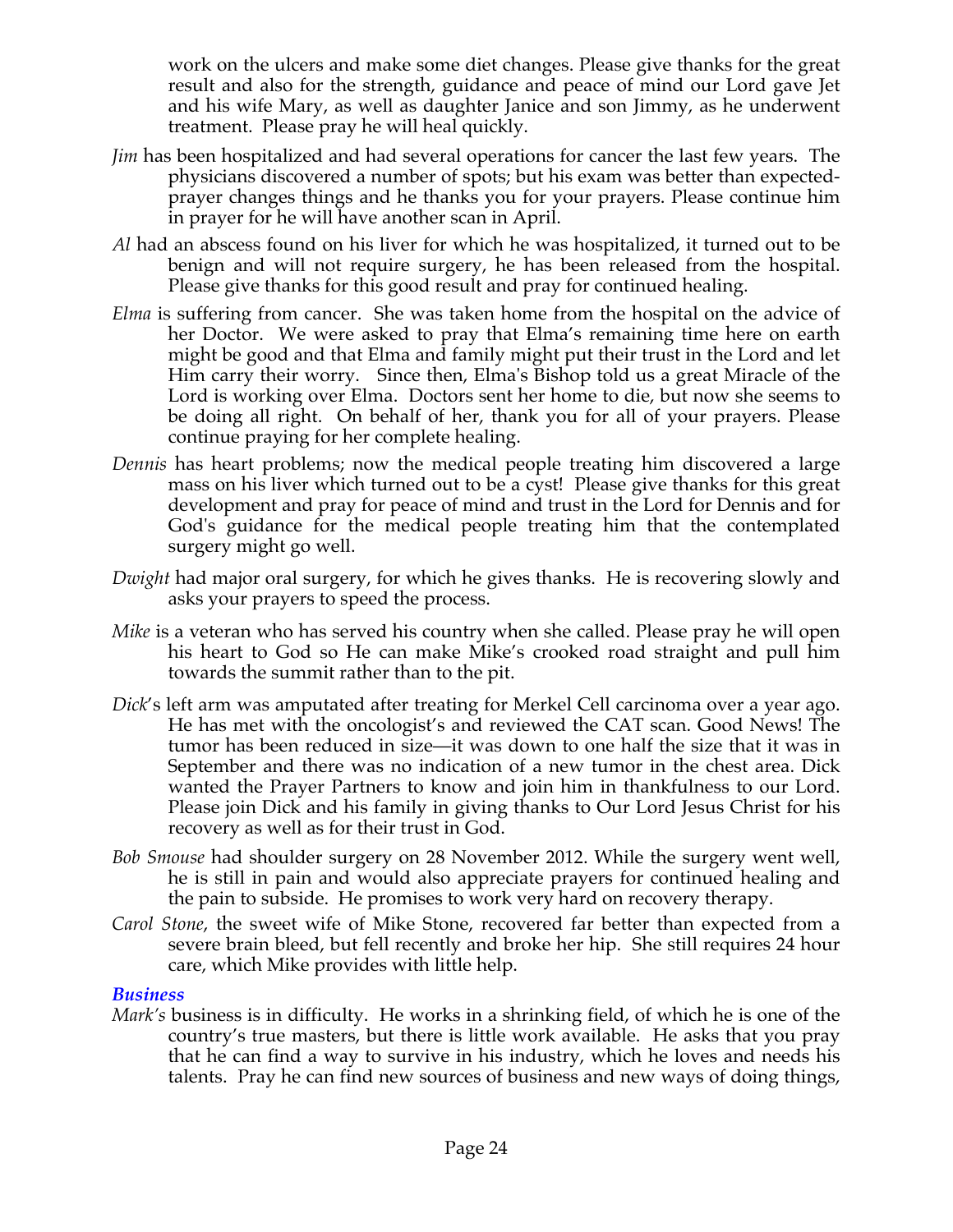perhaps someone to partner with to better use his talents. Pray also for those who work for and with him that they might do their best to help.

#### *Financial Guidance and Employment*

- *Anne* is unemployed and just interviewed for a position. Please pray she will be employed, if not at this position then that this interview will lead to better prospects. Pray for her ot be encouraged and strengthened by the Holy Ghost.
- *Doug* recently became unemployed from his job of 18 years. He has been applying for jobs, but unable to get one at this time. His wife is working; this is not enough for the family. Please pray he will find employment with a firm that will be able to use his considerable skill and hard work to benefit both the firm and the family.
- *Catherine and Lewis* are at a low ebb due to a struggle for employment. Your fervent prayers will be appreciated.
- Lori is considering a potential change in her employment. Please pray for God's guidance in considering all aspect of her potential work.
- *Sara* is concerned about the future with her company. She would appreciate prayers for her continued employment and that her firm might find more and better ways to use her considerable skills.

#### *Financial Guidance and Healing*

- *Clark* is in need of salvation; for God's Will to be done in his life. Pray his family will be blessed with the financial miracles that come from doing His Will.
- *Timothy and Sharon* had their home foreclosed the morning of 15 April 2014. They are experiencing spiritual, emotional and financial crisis at the current time. Please pray for God's guidance as to how they might handle the financial difficulties in which they have found themselves and more importantly have them draw closer to God and each other.
- *Linda, Rick, Christian and Sawyer* are a family experiencing spiritual, emotional and financial crisis at the current time. Please pray for God's guidance as to how they might handle the financial difficulties in which they have found themselves and more importantly have them draw closer to God and each other.
- *David and Lorna* are having financial problems. They are trying to find a smaller home which may be more affordable. *Lorna* has had an ongoing battle with brain cancer, her trips back and forth to the hospital have drained their finances to the point they sometimes struggle to have enough food in the house. Pleaser pray for Lorna's healing and guidance on how they might handle the financial difficulties in which they have found themselves.

# *God's Strength and Peace of Soul*

*Tommy Dunning* is facing his first Christmas following the death of his only son to cancer. Please pray he can concentrate his heart on what he had and will have in his son through God.

#### *Guidance*

- *Debbie* has family problems that must be dealt with and she asks God's guidance in making the correct decisions and how to stand.
- *Edward (45)* had the opportunity to meet with a Christian during the conversation she discovered Edward had some background about God but thought He was not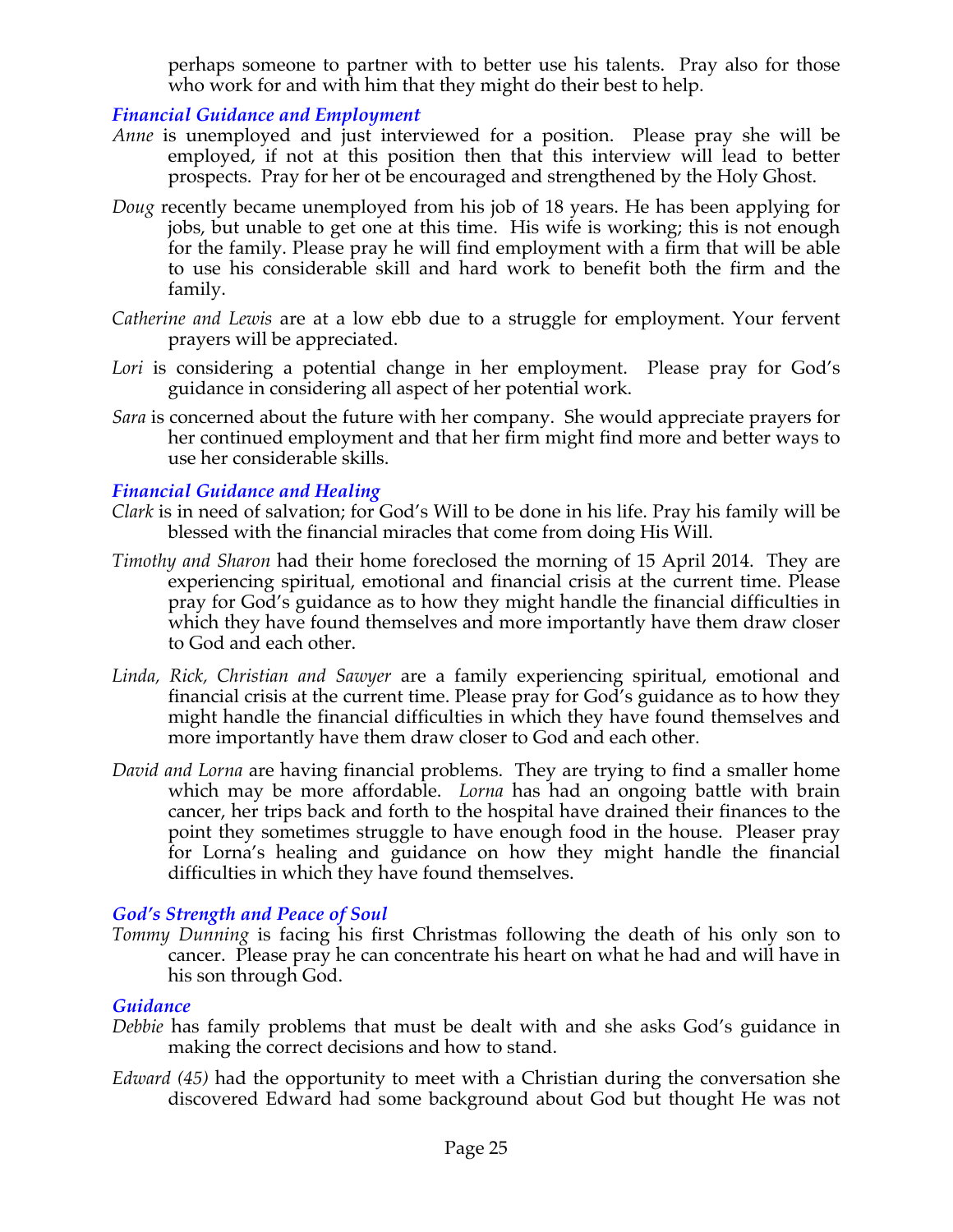relevant to this day. Edward asked many questions about the Bible and was surprised at the answers and continued to ask questions. They both went their separate ways and the Christian told Edward that she would pray for him. Will you join in prayer for Edward, please?

- *Kathy* is experiencing severe anxiety and panic attacks. Please pray she can let the Lord calm and direct her in the best path to take to help alleviate these problems.
- *Michael and his Family* ask your prayers for wisdom as they are under trial and affliction to follow the law of the land and yet honor God in so doing.
- *Flora* is in remission with cancer, but has high blood pressure and fatigue. Flora's Mother recently died and this has caused added stress. Please pray that she will be able to let God carry her worry and sorrow so she can do the things she needs to do.
- *Elizabeth and Gunner* need your prayers for their general well being. Pray that they might see the Light of the Lord and let Him guide their lives. Pray they might open their hearts not only to the Lord, but to each other to become one in Him and happiness.
- *Eric and Betty* need your prayers for their general well being. Pray that they might see the Light of the Lord and let Him guide their lives. Pray they might open their hearts not only to the Lord, but to each other to become one in Him and happiness.
- *Eli* has lost his way both spiritually and mentally, please pray for him and his parents Ed and Barb, who are having great struggles seeing their son, go through these afflictions having brought up in a Christian home. Please pray his parents can find a way to help Eli.
- *Marie* has suffered the loss of her husband, her job and her pet all in a short period of time. Please pray for peace of mind for Marie, as well as for trust in the Lord for her and those around her that she might adjust to the changes in her life and move forward to the honor and glory of our Lord with His Help. (140607)
- *Mitten* has a Christian talking to him about Christ. Mitten does not believe and does not seem to care. Please pray Mitten will see the light.
- *Kristen, Rickey and their two children* ask you to pray for grace, wisdom and understanding as they attempt to cope with infidelity, separation and possibly divorce as a result of backsliding from the Lord into the World.
- *Aaron* has a problem seeing is where his life should be leading him. Please pray that he can listen to his father Paul and those around him who want him to work hard and obtain a real education now rather than just coast towards oblivion.
- *Helene and her family* ask your prayers for them as they deal with the loss of Alan, husband and father.
- *Stephanie* seems to be very deeply into post partum depression after her baby was born prematurely. Please pray for her Mother in Law who is going a great distance to help Stephanie and her new Grandson. Pray that Stephanie will be able to direct her attention outward, rather than inward.
- *William* is an elderly man living with his Son and Daughter in-law. William is causing trouble in the family because of his demanding ways and continually using bad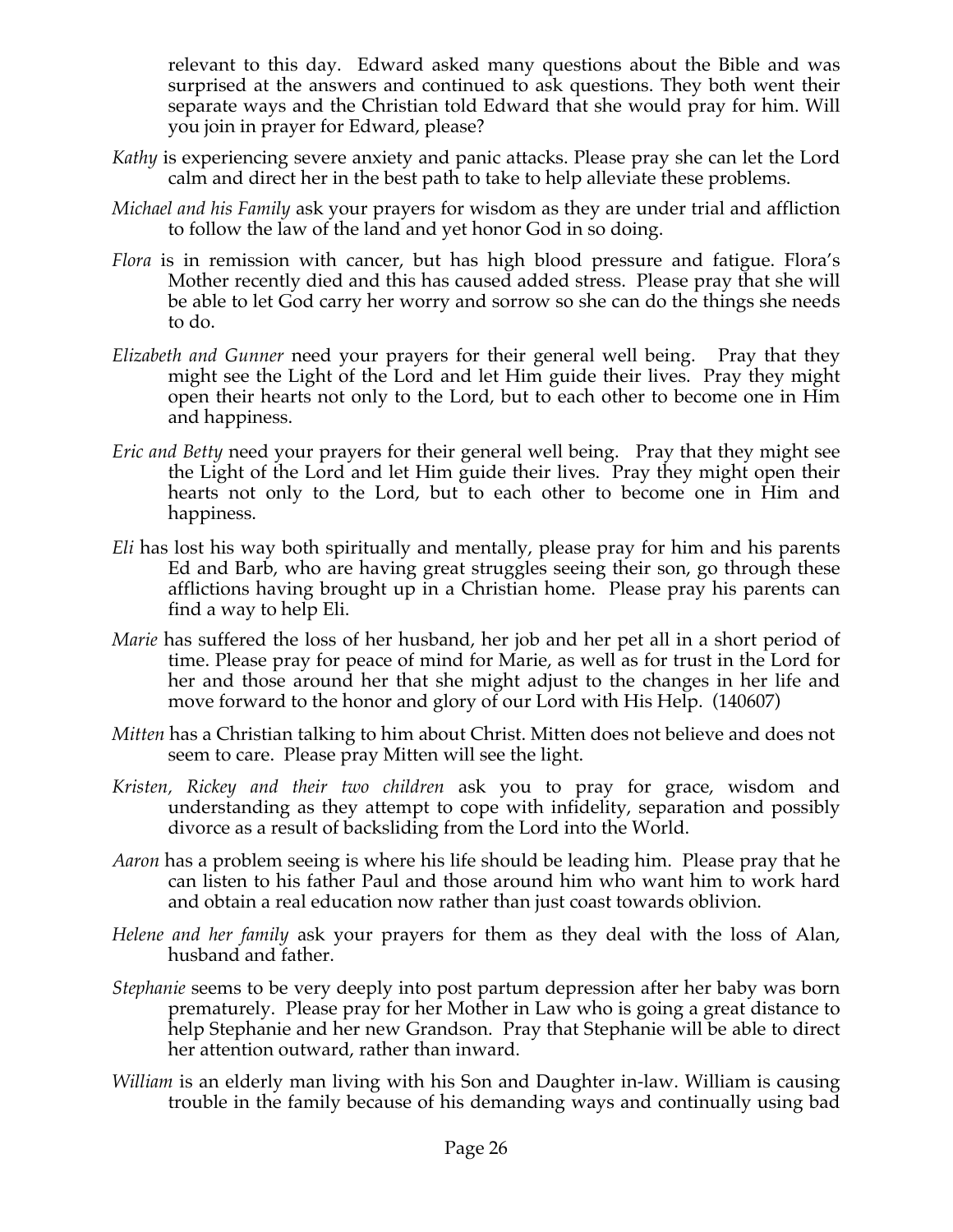language. The family is at wit's end to know how to handle him and will appreciate your guidance and prayers.

- *Caitlin* is in the grip of the Prince of Darkness; she thinks there is escape from reality in drugs. The saddest part is that reality is not as she sees it. Her family is despairing as they can do nothing to help her and ask that you pray for the Holy Ghost to enter into heart and show her the need for change before it is too late.
- *Nathaniel* is in spiritual turmoil. His family and friends will appreciate it if you will keep him in your prayers for him to find the root of his trouble and accept God's help to heal his heart.
- *Sam* and her *two children* that have been living in a shelter and are to lose their place there. Please pray a place will be found they can stay in and recover.
- Please pray *Darlene* will surrender her life to Christ.
- *Norrie* is facing daily exams in the weeks ahead. Pray for calmness and concentration and to do the best possible.
- *Jonathan* is addicted to drugs. He is now in jail awaiting trial. His parents and friends will appreciate it if you will keep him in your prayers for him to find the root of his trouble and accept God's help to heal addiction.
- *Beth* is suffering from ungodly treatment in her marriage. Please pray God will guide her in her behavior, actions and thoughts that she might be able to lead her husband to God so her marriage might prosper to the benefit of them.
- *Brandon* a young man from a Christian family who married a year ago and almost immediately became estranged from him family. As a result he has had a serious problem with keeping the civil law. Please pray for Brandon that he will return to the Lord and the many problems will be eventually settled. Pray the hurt he has caused so many will be helped with our Lord's care and love.

*Dennis* has some decisions to make and will appreciate our Lord's guidance.

- *Jeanette* has had many members of her family die from diabetes and several are near death now. Jeanette does not know the Lord and is despondent and perplexed about her family and herself. Please pray she can open her heart to allow the Holy Ghost in to bring her knowledge and understanding.
- *Dr. Elizabeth Raj* is teaching a biblical approach to the psychological problems facing many in our society today. She is battling against the growing influence of worldly psychology adopted by the churches themselves. Elizabeth constantly stresses answers are found between the covers of that precious Book, the Holy Bible. Please pray for encouragement, strength, fortitude and courage for her.
- *Abigail* is a teenager who has behavior problems. She feels she is in an area of mental darkness. Please pray that she might look to God for help and not within herself.
- *Sara* asks that you pray for guidance for her as she deals with the stresses of her family and life. Pray that she can separate those things which she can affect from those things which she cannot and give her grace to accept that she cannot do everything and can only change those things within her control. She asks for God's help for her business so that she might remain gainfully employed while keeping up with the needs of her mother and husband and healing her own problems.

*Jacquie* to open her heart to God and accept His Love and Grace.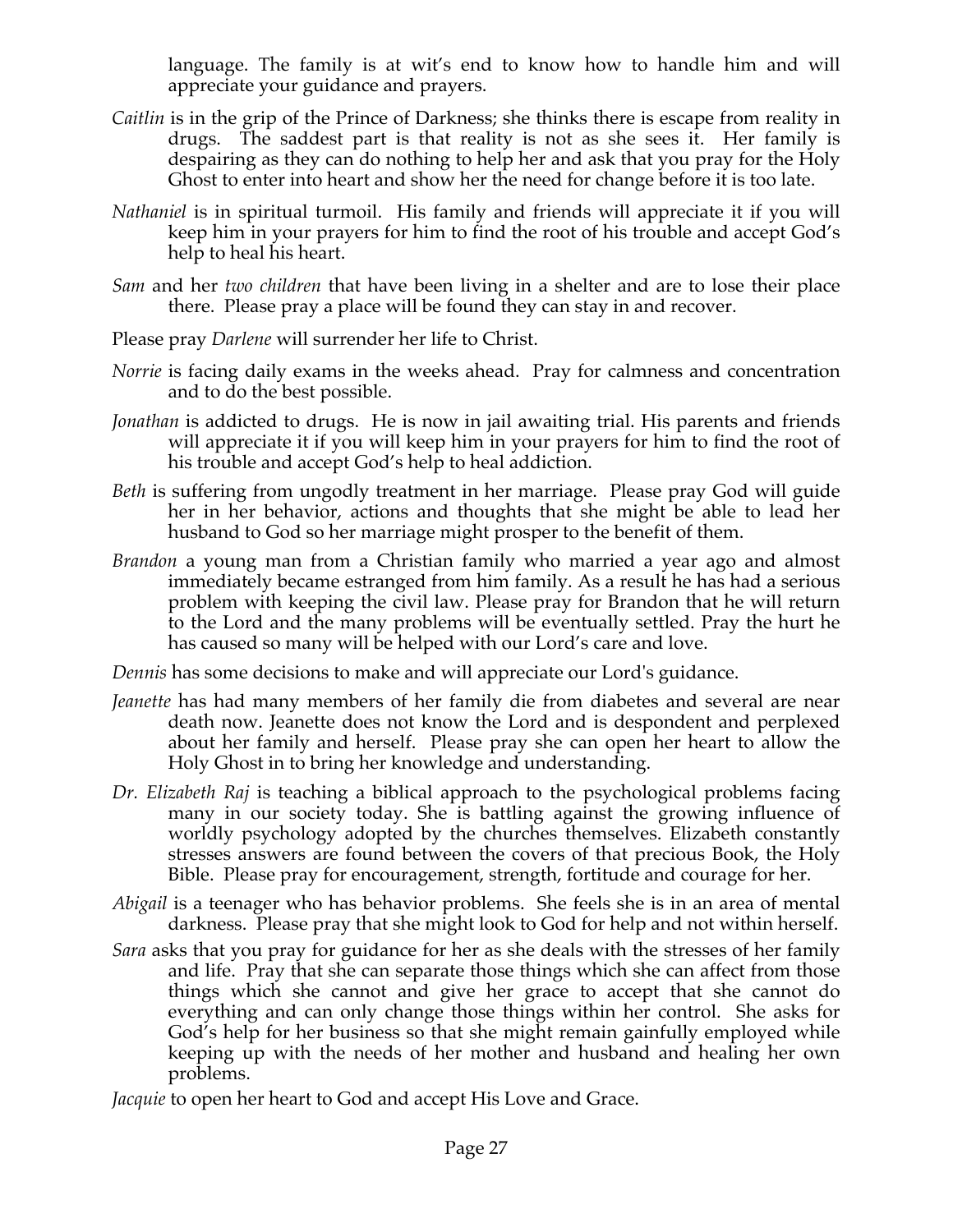*Hap* asks you to pray he might be able to trust God will help him make the right decisions at the right time and not to worry uselessly, to change those things he can change, accept those things he cannot change, sleep well to be able to do the correct things with a clear head and that he will open his heart to the Holy Ghost.

# *School Challenges*

Destiny, Blake and Janet

# *Anglican Orthodox Church*

# *Indonesia*

Please pray for the Lord's will regarding the establishment of an AOC church in Indonesia.

**LMIGHTY** God and Father of all who trust and believe in thy dear Son, Jesus **ALMIGHTY** God and Father of all who trust and believe in thy dear Son, Jesus Christ: We seek thy divine will in the establishment of an Anglican Orthodox Church of Indonesia. In this present day of waning faith and compromising ministers, we hope to discover your will in this important matter. Keep us always strong in faith, worship, and practice; purify continually your visible church on earth, and lead us into green pastures of evangelism and love of truth. The people of Indonesia are a precious people in your sight, and we would seek the honor of preaching your Gospel in those great islands. Grant us wisdom to know and do your will always, for we ask it in the Name of thy dear Son, and our Lord and Savior, Jesus Christ. AMEN

#### *Serbia*

Rev. Igor Djurcik leader of Anglican Orthodox Church in Serbia asks us to pray for his students. He has excellent young people in Belgrade who are having services and classes on the Bible.

#### *Fiji*

*Savusavu* Fiji Islands is establishing a new Anglican Orthodox Church congregation Rev. Jack Andrew and members from the AOC in Labasa were with them for the weekend for this special time for our Church in Fiji. Pray that our Lord will be with the members in Savusavu as they bring others to his house.

# *Central African Republic*

*Christians in the Central African Republic* are experiencing the ravages of a war between the Muslim and Christians. We have both ministers and members of the Anglican Orthodox Church in Central African Republic. Please pray for God's guidance and protection for all persecuted Christians and those around them.

# *Diocese of the Epiphany*

*Saint Paul's, Moberly, Missouri* would like your prayers that the Holy Ghost might enter more fully into their hearts so that they might be more effective in spreading the Word of God.

# *Diocese of Virginia*

*Saint Joseph of Arimathea Anglican Orthodox Church* is under a lot of stress. We all are, but they need even more prayer. Rev Roger Jessup, their wonderful minister, had to retire as he was so pressed by the duties of a primary care giver, in addition to all the worries of this world. Pray for trust in God for each member of the parish and for them to find economic relief.

# *Armed Forces & Contractors*

Kristyna Thomas (Fort Bragg, SC – Boot Camp), Airman Donny Patton (Hulbert Field, Florida), Jordan Brown (USMC – Fleet Marine Force - Pacific), Trevor Jennings (USAF -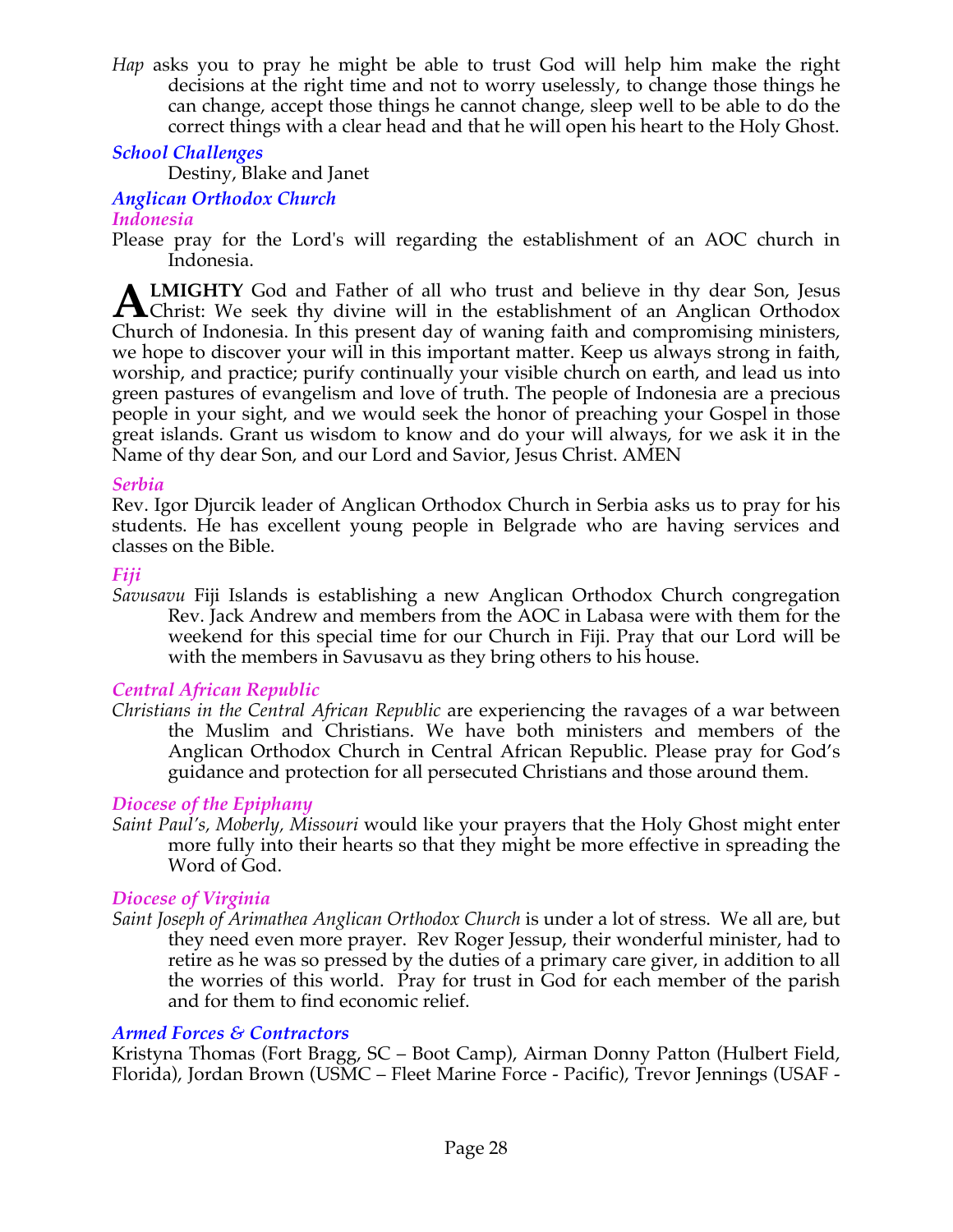KC-10 Boom Operator – New Jersey), Trevor Di Marco (USN – Whidbey Island, EF-18 Pilot), Kurt Thomas (USN – Camp Foster, Okinawa)

# *For Our Country*

Our country has lost its way. Over half the people that vote, voted for a government that promises them things it cannot deliver in return for their souls which it can, will and does take. Our foreign policy backs the rise of Islam, we turn our backs on those who would follow God and arm those who murder them. Pray God will raise up a leader from among the people who can turn the country's course 180° and attempt to come back to God. Pray the people will recognize that they are headed down a smooth wide road into the pit, a road that will get smoother and smoother, steeper and steeper until the only possible way is down. Down, into the depths of the pit. Pray people will recognize there is:

- One True and Triune God who is goodness in and of Himself
- All religions are not equal
- All ways of life are not equal;
- The Bible holds the Key to Life;
- All rights come from God, not the State;
- Good;
- Bad;
- Evil;
- Right;
- Wrong;
- Allah is the Devil;
- Abortion is no more than sacrifice of children to Baal.

Pray this recognition will not come too late. Pray we will, each of us, do our duty to God, Country and Family, putting His Honor above all.

# *Persecuted*

- Around the world, Christians are under attack, not only in the Muslim world, but from Hindus and others in India. Also, they are under continual attack in the name of "Separation of Church and State" in the western world, as it becomes actively atheist or pro-devil buddy. Please pray for God's guidance and protection for all persecuted Christians and those around them.
- *Nathan* had successful surgery on 4 August 2014, to remove a tumor near his heart; then underwent chemotherapy. During a visit on 2 December 2014, the PET Scan found no evidence of cancer. Nathan and his family thank God for the great result, the medical team for paying attention and doing their best and you for your prayers.

# *Various Special Requests*

- The *Anglican Orthodox Church in Peshawar, Pakistan* sustained damage to their building as the result of heavy rains. At present the roof is being rebuilt and they have not been able to hold services. Pray it will be fixed very soon and a new place might be found until the church is restored.
- *Nathalie* is teaching English in a small western Ukrainian town where they are having so many problems. Pray for Nathalie and others around the world who are standing up for Christian principles in their countries.
- This is a horrible time for the *people of India, Christians in particular*; they are having problems with Hunger, Bank Closings, Transportation and Schools not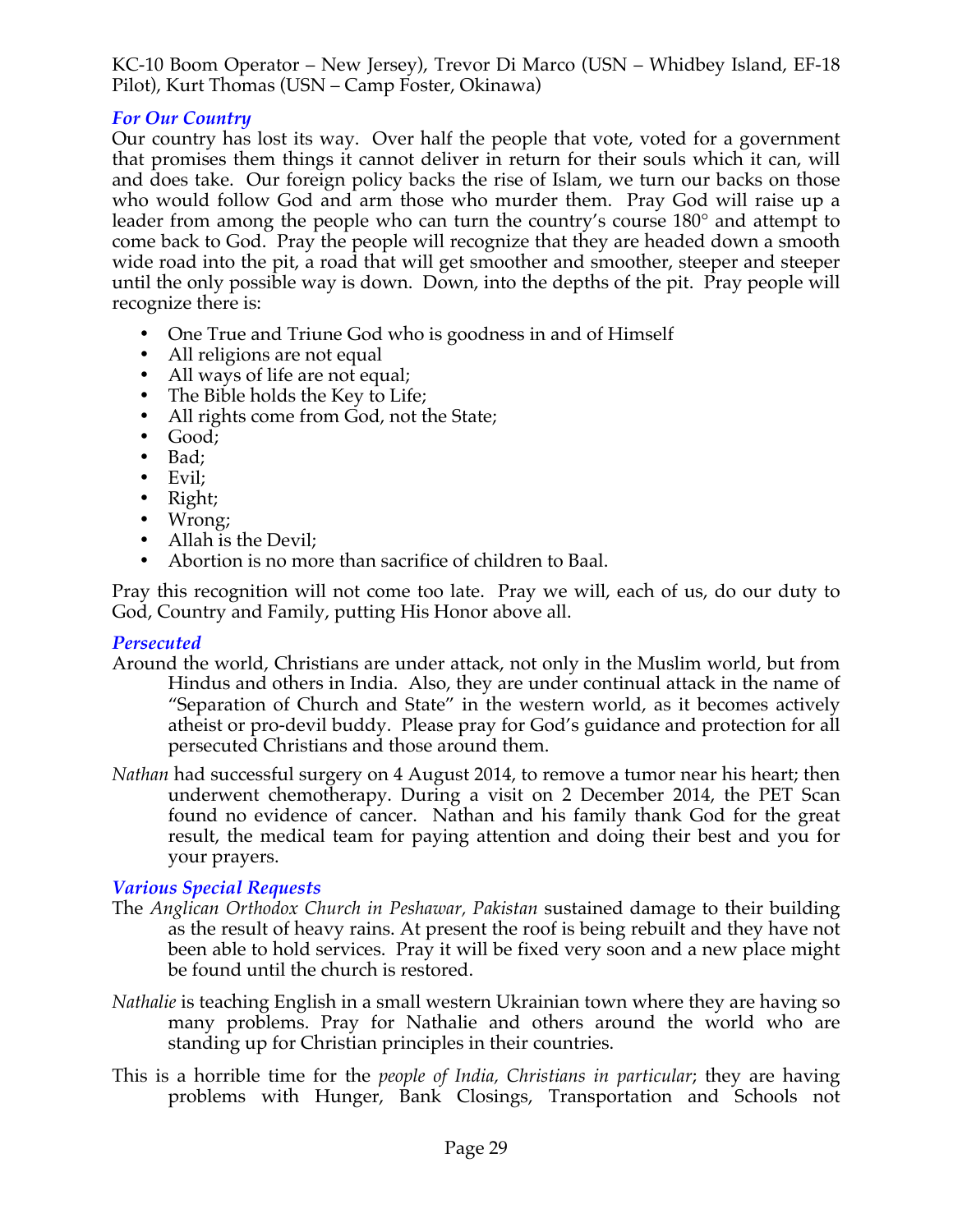functioning. Pray for the Leaders and Members of our Church in Eluru Andhra Pradesh. Pray their basic needs will be met and God will be close to them in this time of need.

- Please pray for *all the people of Egypt*; Bishop Mouneer Anis of Egypt is asking your prayer as the supporters of the deposed Mursi government, with the support of the United States government, have been attacking Christian churches--Anglican, Catholic and Orthodox. They destroyed the car of Anglican priest Rev. Ehab Ayoub. The people of Egypt, the people of the United States need our prayers, even more so the people of the Muslim Brotherhood that they might repent of their evil and know God so the rest of the people may live in peace.
- We ask that you pray, please ask God that the Holy Ghost might give you insight into how you might make the lives of your friends and family better. Remember helping others is not just those who you don't know!

# *Thanksgiving*

*Hap Arnold* gives thanks for safe business travel this week to Seattle.

# **Scripture** Reason **Tradition** www.anglicanorthodoxchurch.org

# **Need a Bumper Sticker?**

**The church has some very nice Bumper Stickers. If you would like one – FOR FREE - email Hap at hap@faithfulcenturion.org**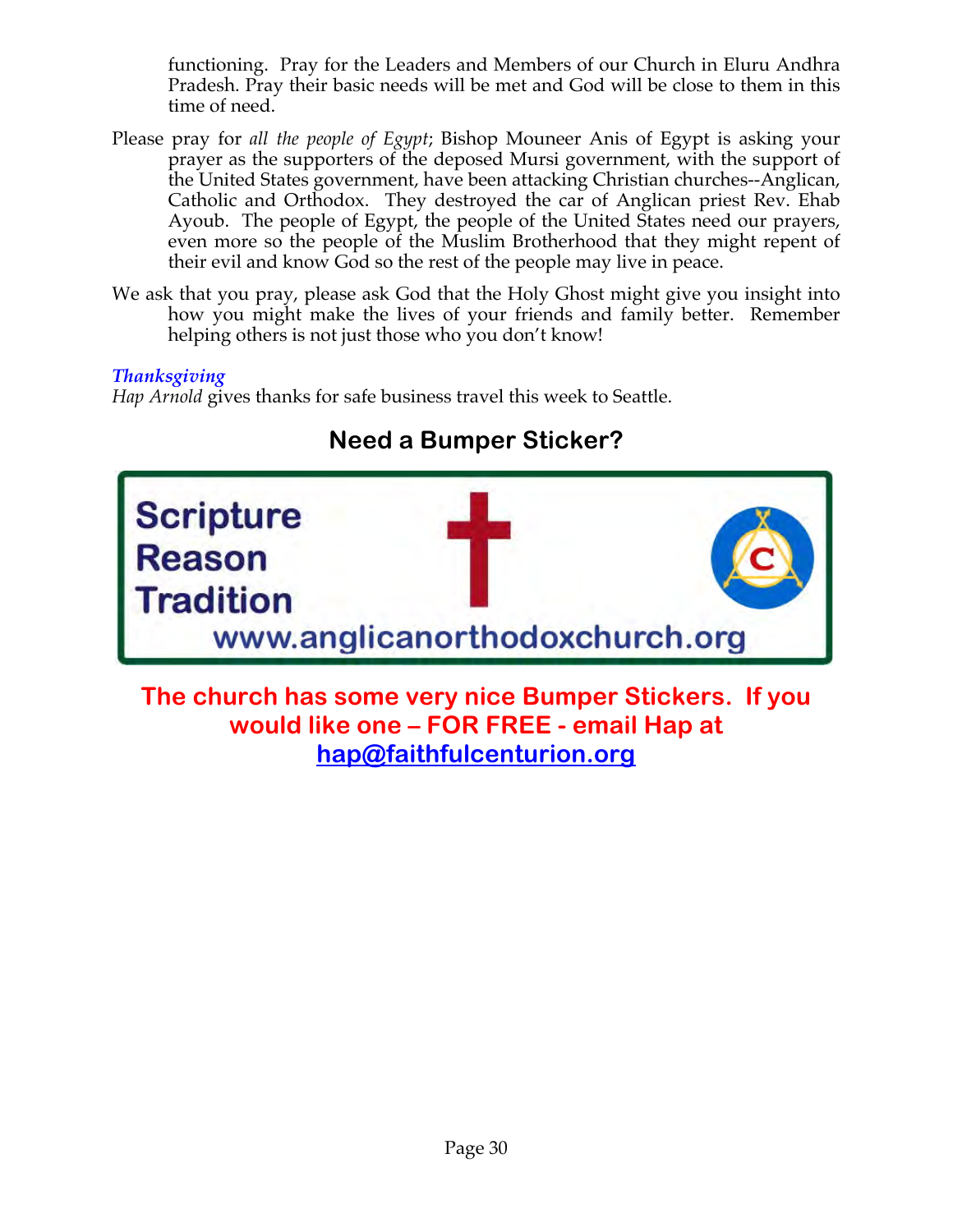#### *Little Boy Blue*

A classical little nursery rhyme that most will not know or remember. - *Bishop Jerry*

For some reason this particularly touched my soul. - *Hap*

**Little Boy Blue** *by Eugene Field*

The little toy dog is covered with dust, But sturdy and stanch he stands; And the little toy soldier is red with rust, And his musket moulds in his hands. Time was when the little toy dog was new, And the soldier was passing fair; And that was the time when our Little Boy Blue Kissed them and put them there.



"Now, don't you go till I come," he said, "And don't you make any noise!" So, toddling off to his trundle-bed, He dreamt of the pretty toys; And, as he was dreaming, an angel song Awakened our Little Boy Blue--- Oh! the years are many, the years are long, But the little toy friends are true! Ay, faithful to Little Boy Blue they stand, Each in the same old place--- Awaiting the touch of a little hand,

The smile of a little face;

And they wonder, as waiting the long years through In the dust of that little chair, What has become of our Little Boy Blue,

Since he kissed them and put them there.

(This poem first appeared in **America**, a Chicago literary journal in 1888)

#### *What is Septuagesima?*

Septuagesima Sunday is the name given to the third Sunday before Lent. The term is sometimes applied to the period of the liturgical year which begins on this day and lasts through Shrove Tuesday (with the following day being Ash Wednesday, when Lent begins). This period is also known as the Pre-Lenten season or Shrovetide. The next two Sundays are labelled Sexagesima and Quinquagesima, the latter sometimes also called Shrove Sunday. The earliest Septuagesima Sunday can occur is January 18 (Easter falling on March 22 in nonleap year) and the latest is February 22 (Easter falling on April 25 in leap year).

Septuagesima comes from the Latin word for "seventieth," with Sexagesima and Quinquagesima equalling "sixtieth" and "fiftieth" respectively. They are patterned after the Latin word for the season of Lent, Quadragesima, which means "fortieth" because Lent is forty days long (not counting the Sundays, which are all considered little Easters). Because a week is only seven days long, not ten, and since even then only six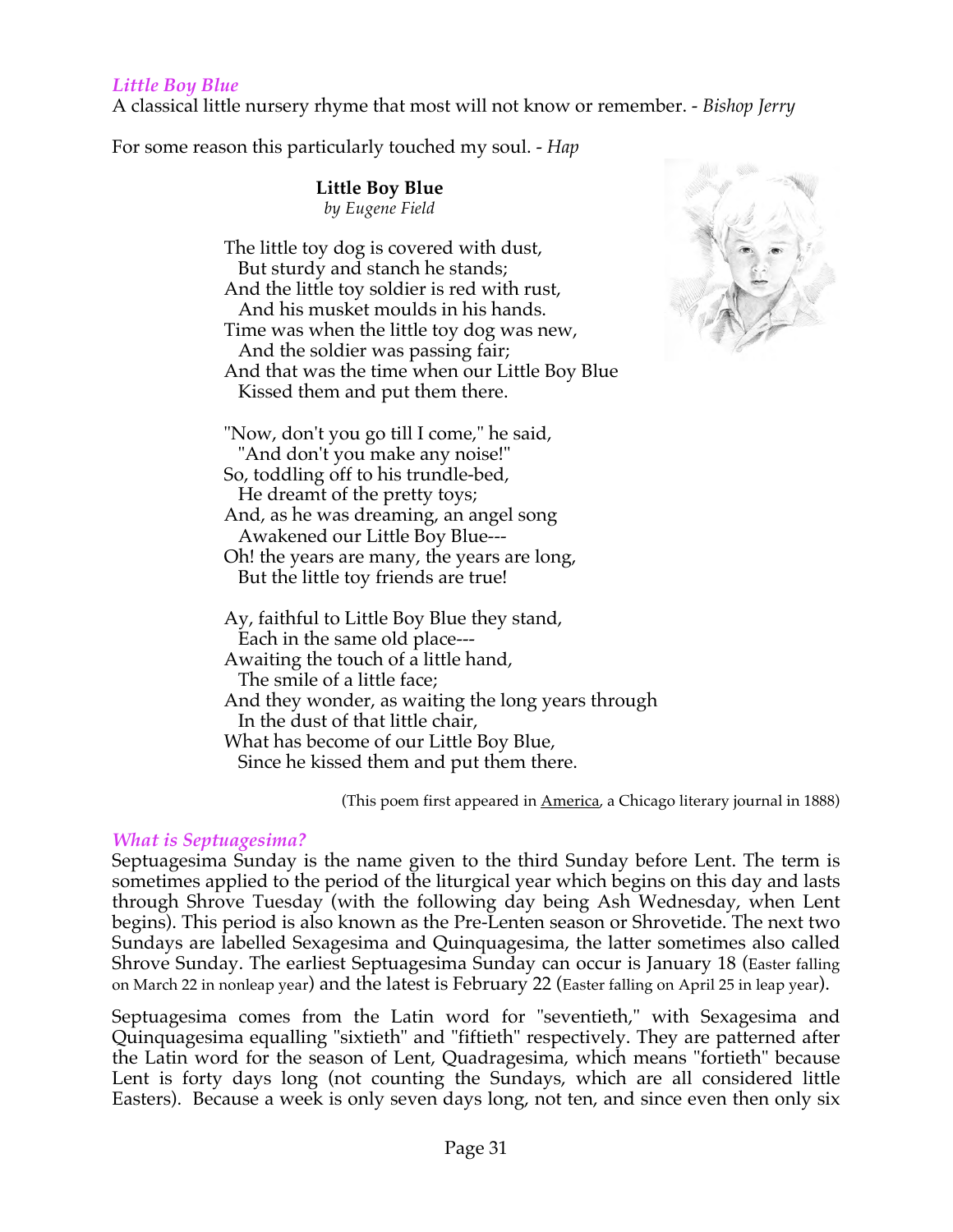of those days might be counted if the pattern of Quadragesima is followed, Septuagesima, Sexagesima, and Quinquagesima, don't literally correspond to the periods of time they imply. It is interesting, however, that just about 70 days (68 actually) is the minimum number of days between the octave day of the Epiphany on January 14 and Easter, implying that a season just about 70 days long can always fit between the two.

The 17-day period beginning on Septuagesima Sunday was intended to be observed as a preparation for the season of Lent, which is itself a period of spiritual preparation (for Easter). In many countries, however, Septuagesima Sunday still marks the start of the carnival season, culminating on Shrove Tuesday, more commonly known as Mardi Gras. The Gospel reading for Septuagesima week is the parable of the Workers in the Vineyard (Matthew 20:1-16).

#### *The near future, as well as Next Sunday*

8 February 2015 – Sexagesima – Morning Prayer - Service start time 1000 (10:00 am); welcome or gathering songs before the service at 0945 (9:45 am); **Time 1000 (10:00 am); Location – 10603 Burrell Way, Descanso, CA**

15 February 2015 – Quinquagesima – Morning Prayer - Service start time 1000 (10:00 am); welcome or gathering songs before the service at 0945 (9:45 am); **Time 1000 (10:00 am); Location – 10603 Burrell Way, Descanso, CA**

18 February 2015 – Ashe Wednesday – Evening Prayer - Service start time 1800 (6:00 pm); welcome or gathering songs before the service at 1745 (5:45 pm); **Time 1800 (6:00 pm); Location – 10603 Burrell Way, Descanso, CA**

22 February 2015 – First Sunday in Lent – Morning Prayer - Service start time 1000 (10:00 am); welcome or gathering songs before the service at 0945 (9:45 am); **Time 1000 (10:00 am); Location – 10603 Burrell Way, Descanso, CA**

1 March 2015 – Second Sunday in Lent – Morning Prayer - Service start time 1000 (10:00 am); welcome or gathering songs before the service at 0945 (9:45 am); **Time 1000 (10:00 am); Location – 10603 Burrell Way, Descanso, CA**

8 March 2015 – Third Sunday in Lent – Morning Prayer – DAYLIGHT SAVINGS TIME BEGINS IN THE USA – SPRING FORWARD OR BE LATE - Service start time 1000 (10:00 am); welcome or gathering songs before the service at 0945 (9:45 am); **Time 1000 (10:00 am); Location – 10603 Burrell Way, Descanso, CA**

15 March 2015 – Fourth Sunday in Lent – Holy Communion - Service start time 1000 (10:00 am); welcome or gathering songs before the service at 0945 (9:45 am); **Time 1000 (10:00 am); Location – 10603 Burrell Way, Descanso, CA**

22 March 2015 – Passion Sunday - Fourth Sunday in Lent – Morning Prayer - Service start time 1000 (10:00 am); welcome or gathering songs before the service at 0945 (9:45 am); **Time 1000 (10:00 am); Location – 10603 Burrell Way, Descanso, CA**

29 March 2015 – Palm Sunday -– Morning Prayer - Service start time 1000 (10:00 am); welcome or gathering songs before the service at 0945 (9:45 am); **Time 1000 (10:00 am); Location – 10603 Burrell Way, Descanso, CA**

2 April 2015 – Maunday Thursday – Evening Prayer - Service start time 1800 (6:00 pm); welcome or gathering songs before the service at 1745 (5:45 pm); **Time 1800 (6:00 pm); Location – 10603 Burrell Way, Descanso, CA**